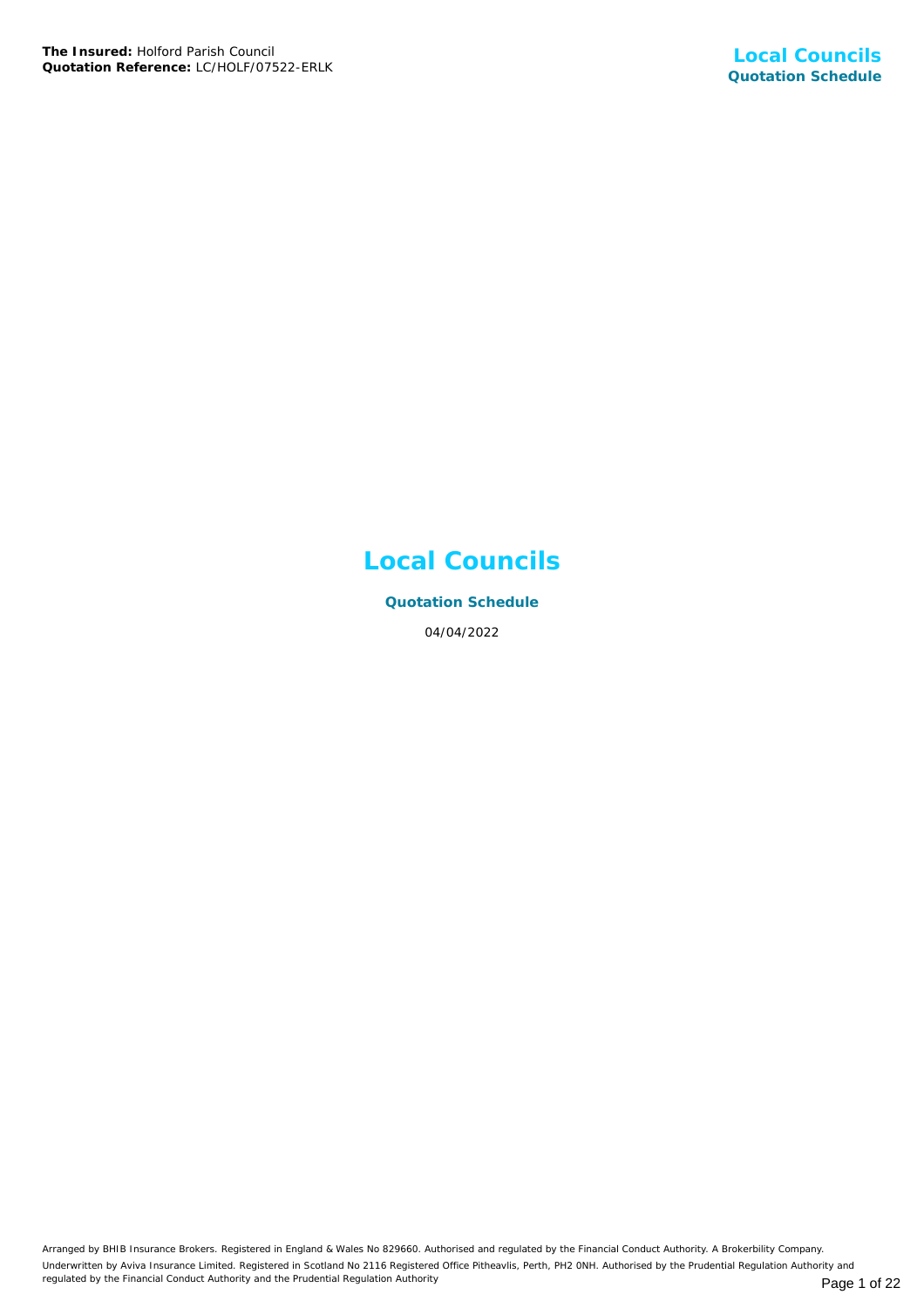## *Important (Material Circumstances)*

*If the information in The Schedule is incorrect or incomplete, or if the insurance does not meet Your requirements, please tell Us as soon as possible. You are reminded of the need to tell Us immediately of any circumstances or changes which We would take into account in Our assessment or acceptance of this insurance as failure to disclose all relevant circumstances may invalidate Your policy, or may result in the policy not operating fully.*

| Your Details                                                   |                                                                                     |
|----------------------------------------------------------------|-------------------------------------------------------------------------------------|
|                                                                |                                                                                     |
| Name of Council:                                               | <b>Holford Parish Council</b>                                                       |
| Correspondence Address:                                        | Coach House 1, Alfoxton Park<br>Holford<br>Bridgwater<br>Somerset<br><b>TA5 1SG</b> |
| Business:                                                      | Local Council                                                                       |
| Schedule produced on:                                          | 04/04/2022                                                                          |
| The county association of local council you are affiliated to: | Not Declared                                                                        |
| Population of Council Area:                                    | Up to 500                                                                           |
| Period of Insurance                                            |                                                                                     |
| Effective dates<br>From:<br>To:                                | 16 March 2022<br>15 March 2023                                                      |
|                                                                |                                                                                     |
| Renewal date:                                                  | 16 March 2023                                                                       |
| Your Insurance Adviser's Details                               |                                                                                     |

BHIB Limited AGM House 3 Barton Close Grove Park Enderby Leicester LE19 1SJ

The Schedule details for each Section are shown in the following pages.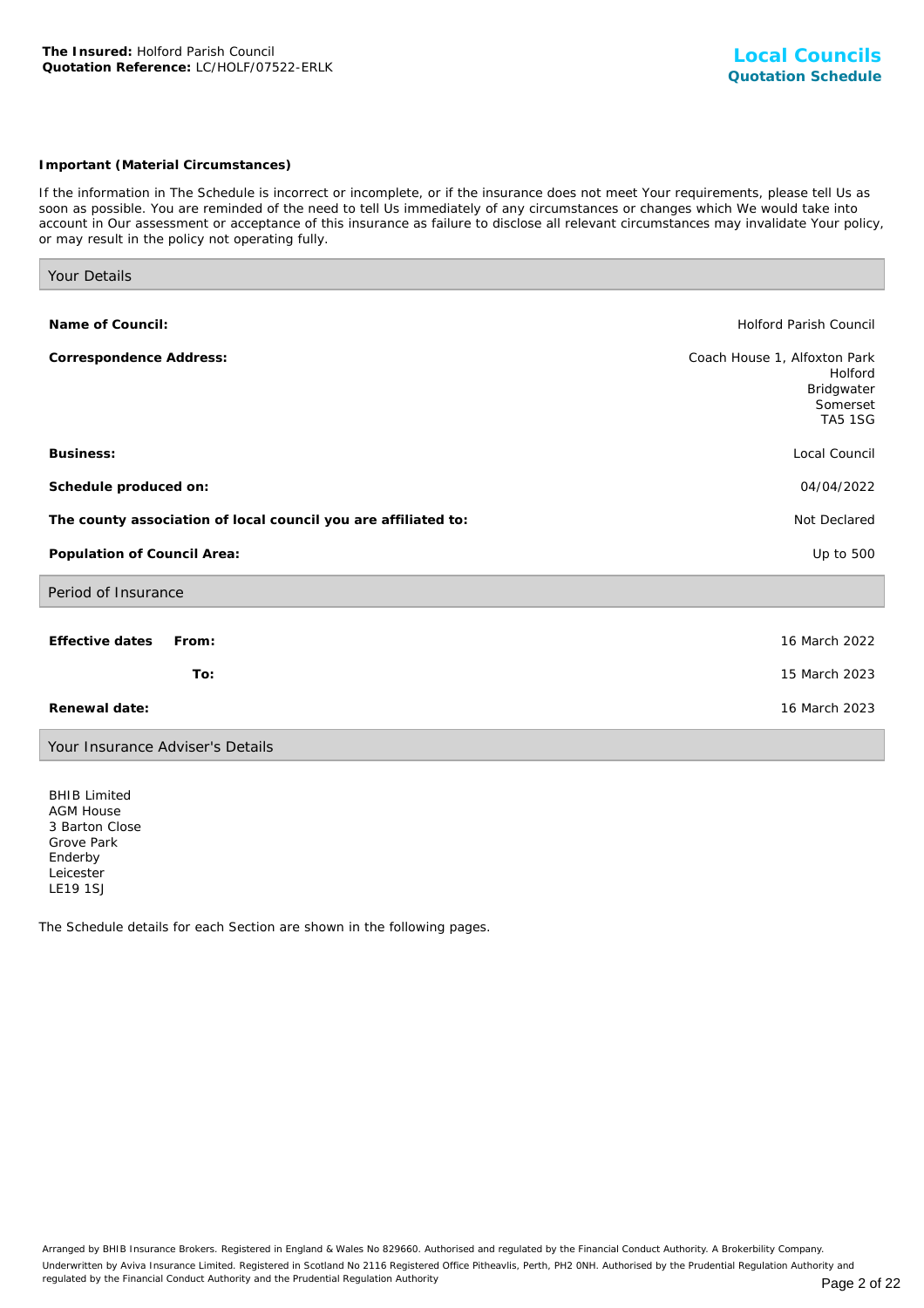# Premium Details **Annual Premium (excluding Terrorism):** £832.96 **Insurance Premium Tax:** £99.96 **Total Amount Due (excluding Terrorism):** £932.92 **Overall Annual Premium:** £832.96 **Overall Insurance Premium Tax:** £99.96 **Overall Amount Due:** £932.92

Arranged by BHIB Insurance Brokers. Registered in England & Wales No 829660. Authorised and regulated by the Financial Conduct Authority. A Brokerbility Company. Underwritten by Aviva Insurance Limited. Registered in Scotland No 2116 Registered Office Pitheavlis, Perth, PH2 0NH. Authorised by the Prudential Regulation Authority and regulated by the Financial Conduct Authority and the Prudential Regulation Authority **Page 3 of 22** Page 3 of 22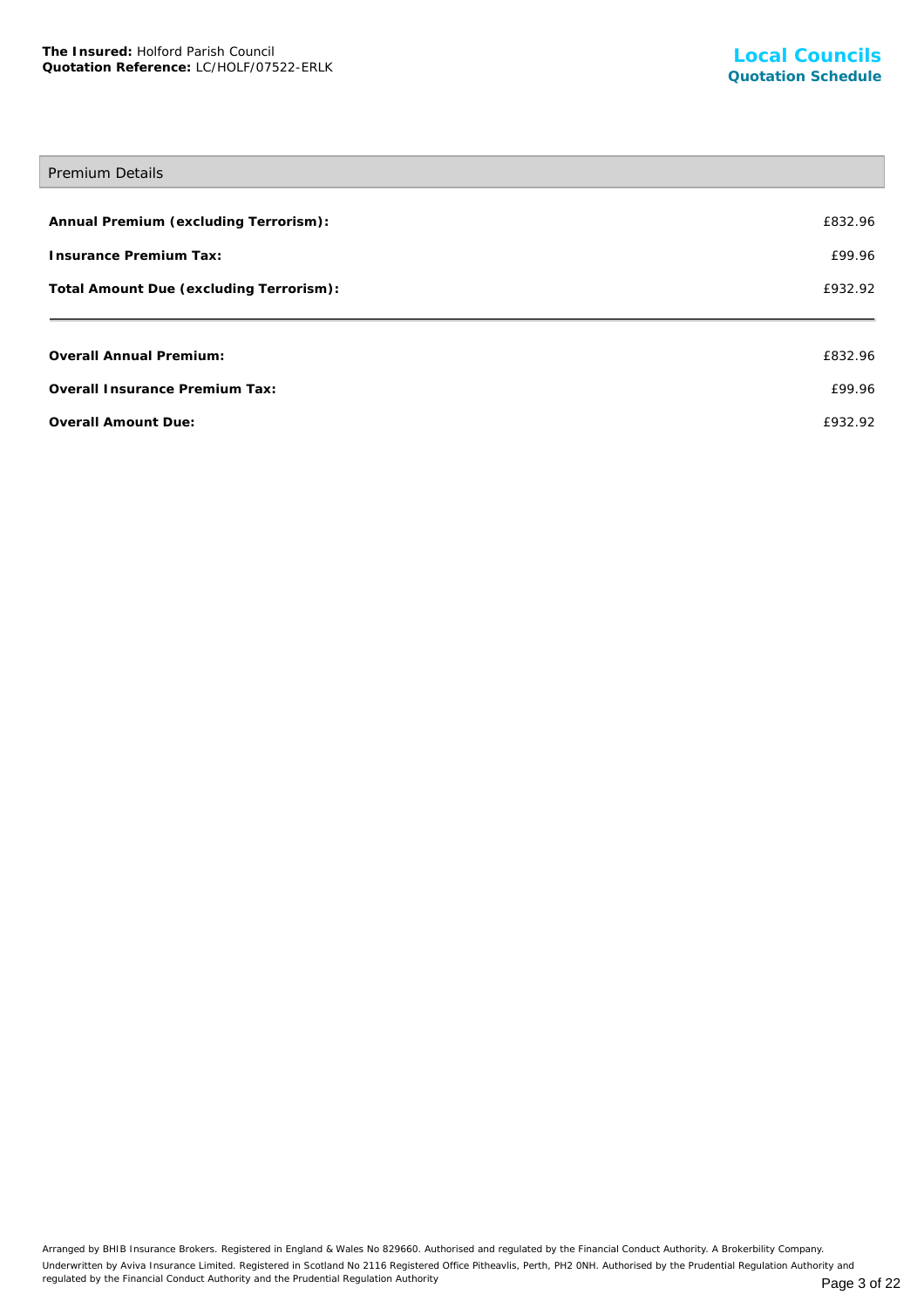| Cover Summary                                           |                 |                    |
|---------------------------------------------------------|-----------------|--------------------|
| Section                                                 | Cover Operative | Limit of Indemnity |
| Property Damage                                         | Covered         | As per Schedule    |
| Money                                                   | Covered         | As per Schedule    |
| <b>Business Interruption</b>                            | Covered         | As per Schedule    |
| Employers' Liability                                    | Covered         | £10,000,000        |
| Public and Products Liability                           | Covered         | £10,000,000        |
| <b>Fidelity Guarantee</b>                               | Covered         | £50,000            |
| No Claims Discount and Application of Excess Protection | Not Covered     | Not Applicable     |
| Libel and Slander                                       | Covered         | £250,000           |
| Officials Indemnity                                     | Covered         | £500,000           |
| Personal Accident                                       | Covered         | £100,000           |
| Legal Expenses                                          | Covered         | £250,000           |
| Data Breach Response                                    | Not Covered     | Nil                |

Applicable to all Sections where stated.

**Excess**

From the amount of all claims in respect of one Occurrence, which shall be adjusted in accordance with the terms Exclusions and Conditions of this Policy, the Insurer will deduct the amount of the Excess stated.

Insurance Limits (and Sub-limits) are inclusive of Excesses.

Only one Excess will apply in respect of any one Occurrence. In the event that more than one Excess applies, then only the higher Excess will apply.

#### **Sub Limits**

Sub-limits form part of the Limit of Liability and, unless otherwise stated, do not apply in addition to it.

All Limits of Liability apply any one Occurrence.

Limits are inclusive of the Excess unless otherwise stated.

If more than one Sub-limit applies to the same loss, the Insurer's liability will be limited to the lesser Sub-limit.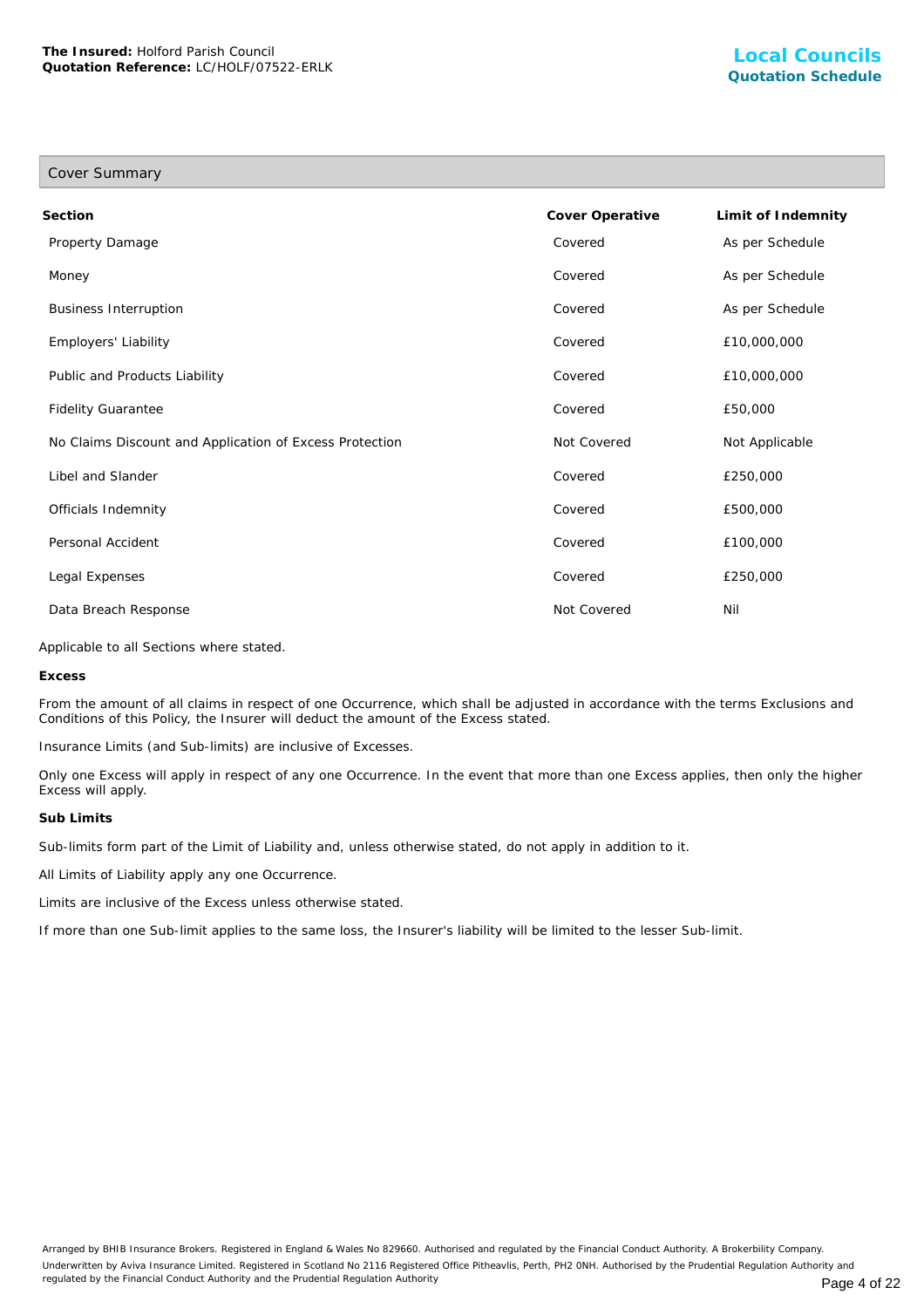## **Part A - Property Damage and Business Interruption**

| Section 1 - Property Damage                   |                       |             |  |
|-----------------------------------------------|-----------------------|-------------|--|
| Property Insured                              | <b>Declared Value</b> | Sum Insured |  |
| <b>Buildings</b>                              | £40,000               | £48,000     |  |
| Contents                                      | £7,500                | £9,000      |  |
| Other Property Insured away from the Premises |                       |             |  |
| <b>Street Furniture</b>                       | £20,000               | £24,000     |  |
| Gates and Fences                              | £7,500                | £9,000      |  |
| Playground Equipment                          | £40,000               | £48,000     |  |
| <b>CCTV Equipment</b>                         | Not Insured           | Not Insured |  |
| War Memorials                                 | £20,000               | £24,000     |  |
| <b>Ground Surfaces</b>                        | Not Insured           | Not Insured |  |
| Mowers and Machinery                          | £5,000                | £6,000      |  |
| Sports Equipment                              | £5,000                | £6,000      |  |
| Regalia                                       | Not Insured           | Not Insured |  |
| Terrorism                                     | Not Insured           |             |  |

**Section Excess:** £125

**Excess in respect of all Subsidence claims:** £1,000

**Excess in respect of all Terrorism claims:** Nil

**Territorial Limits:** Great Britain, Northern Ireland, the Channel Islands and the Isle of Man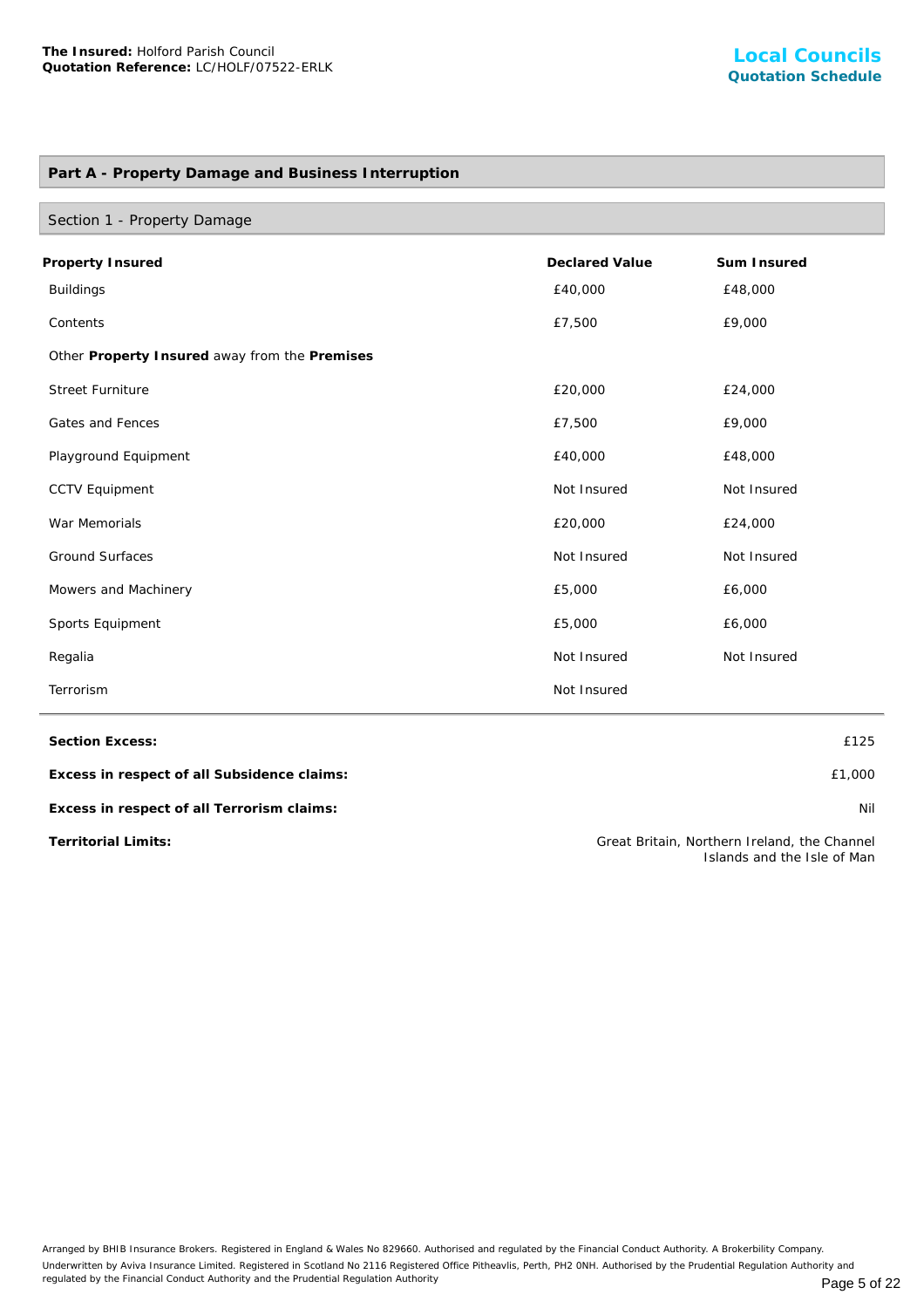## Property Damage Extensions - Sub-Limits

|                                                 | Sub-Limit of Indemnity                                                |
|-------------------------------------------------|-----------------------------------------------------------------------|
| Decontamination and Clean Up Expense            | £25,000                                                               |
| Deterioration of Freezer Stock                  | £1,000                                                                |
| Fire Brigade Charges and Extinguishing Expenses | £25,000                                                               |
| Inadvertent Omission to Insure                  | £250,000                                                              |
| Involuntary Betterment                          | £25,000                                                               |
| Landscaping Costs                               | £25,000                                                               |
| Locks                                           | £5,000                                                                |
| Metered Utility Charges                         | £25,000                                                               |
| Mitigation of Environmental Impact              | 10% of the Building<br>Sum Insured or<br>£50,000 whichever is<br>less |
| Migration of Loss                               | £10,000                                                               |
| Motor Vehicles                                  | £10,000                                                               |
| Pair and Set / Consequential Reduction in Value | £10,000                                                               |
| Resilient Repairs - Extra Costs                 | £10,000                                                               |
| Third Party Sites                               | £10,000                                                               |
| Trace and Access                                | £25,000                                                               |
| Unauthorised Use of Metered Utilities           | £10,000                                                               |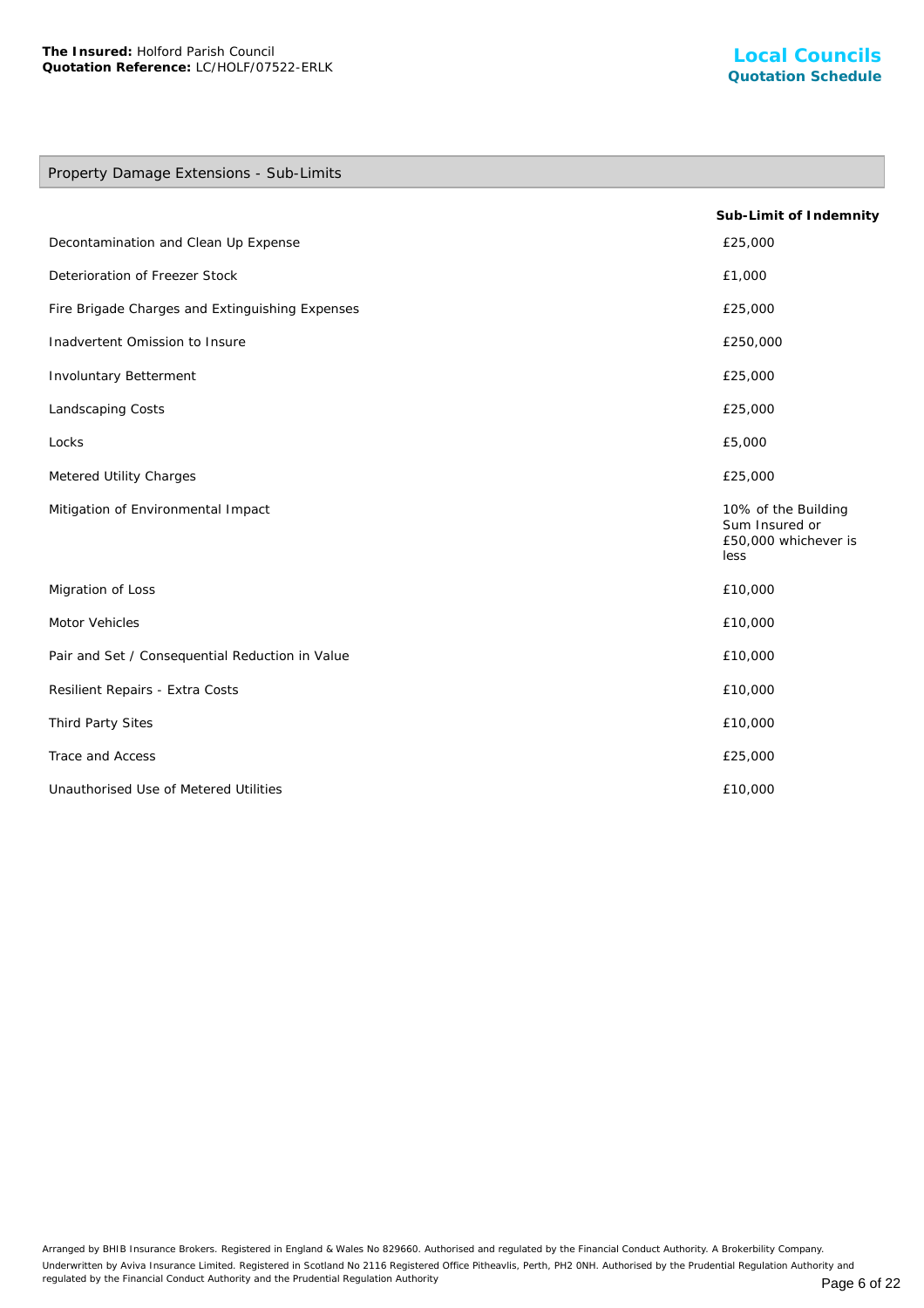## Section 1A - Money

| Money                                                                                  | Insured  |
|----------------------------------------------------------------------------------------|----------|
| Crossed cheques and other non-negotiable Money                                         | £250,000 |
| In Transit or in the Insured's premises during business hours, or in a bank night safe | £2,500   |
| In a locked safe at the Insured's premises out of business hours                       | £2,500   |
| Out of a safe at the Insured's premises out of business hours                          | £350     |
| In the private dwelling houses of any councillors or clerks                            | £350     |
| Whilst at exhibitions and/or fetes                                                     | £350     |

Personal Accident (Assault) - if any **Employee** or other person entrusted with money is injured as a direct result of theft or attempted theft of money involving assault or violence or the threat of assault or violence. Scale of benefits as follows:

| 1. Death                                                             | £25,000                                                                                           |
|----------------------------------------------------------------------|---------------------------------------------------------------------------------------------------|
| 2. Loss of Limb(s), Loss of Hearing, Loss of Sight or Loss of Speech | £25,000                                                                                           |
| 3. Permanent Total Disablement                                       | £25,000                                                                                           |
| 4. Temporary Total Disablement                                       | £100 per week                                                                                     |
| 5. Temporary Partial Disablement                                     | £50 per week                                                                                      |
| 6. The cost of professional counselling                              | £30 per hour<br>£1,000 per person<br>£5,000 in the<br>aggregate during the<br>Period of Insurance |
| 7. Clothing and Personal Effects                                     | £250                                                                                              |
| <b>Territorial Limits</b>                                            | Great Britain, Northern<br>Ireland, the Channel<br>Islands and the Isle of<br>Man                 |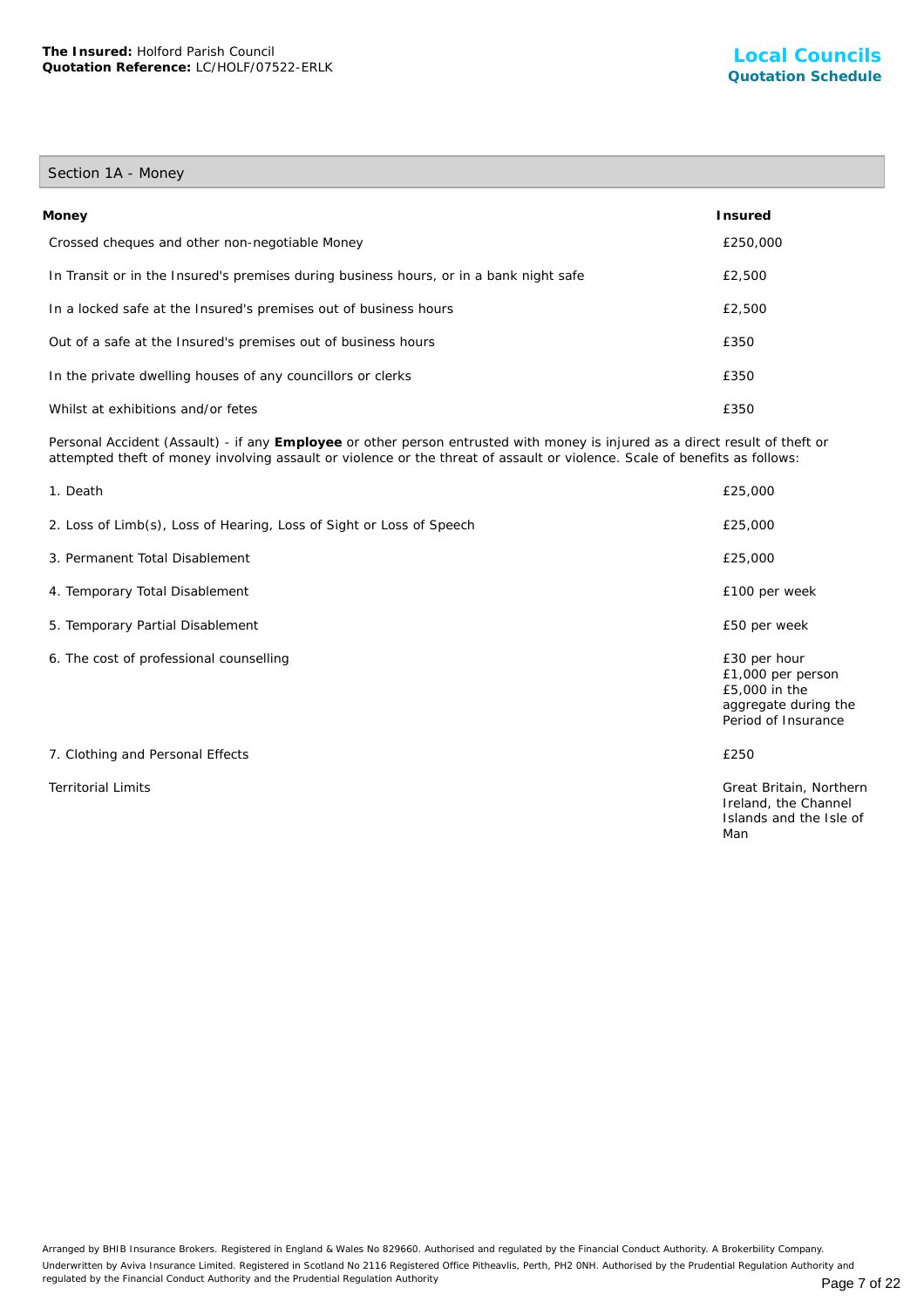## Section 2 - Business Interruption

|                                                                                      | Cover                                                                       | Sum Insured |
|--------------------------------------------------------------------------------------|-----------------------------------------------------------------------------|-------------|
| Item 1 - Gross Revenue<br>Maximum Indemnity Period: 12 Months                        | Insured                                                                     | £5,000      |
| Item 2 - Additional Increased Cost of Working<br>Maximum Indemnity Period: 12 Months | Insured                                                                     | £5,000      |
| Item 3 - Standalone Increased Cost of Working                                        | Not Insured                                                                 |             |
| Item 4 - Loss of Rent Receivable                                                     | Not Insured                                                                 |             |
| <b>Territorial Limits</b>                                                            | Great Britain, Northern Ireland, the Channel<br>Islands and the Isle of Man |             |

**Business Interruption Extensions – Sub-Limits**

The following Sub-Limits only apply when Section 2 Item 1 above is marked as 'Insured'.

|                                                 | Sub-Limit of Indemnity |
|-------------------------------------------------|------------------------|
| <b>Extended Premises</b>                        |                        |
| <b>Customers' Premises</b>                      | £50,000                |
| Suppliers' Premises                             | £50,000                |
| Third Party Premises                            | £50,000                |
| Transit                                         | £50,000                |
| Extended Incident                               |                        |
| Notifiable Human Disease and Other Health Risks | £50,000                |
| Prevention of Access and Loss of Attraction     | £50,000                |
| <b>Utilities</b>                                | £50,000                |
| <b>Excess</b>                                   |                        |
| <b>Utilities</b>                                | £500                   |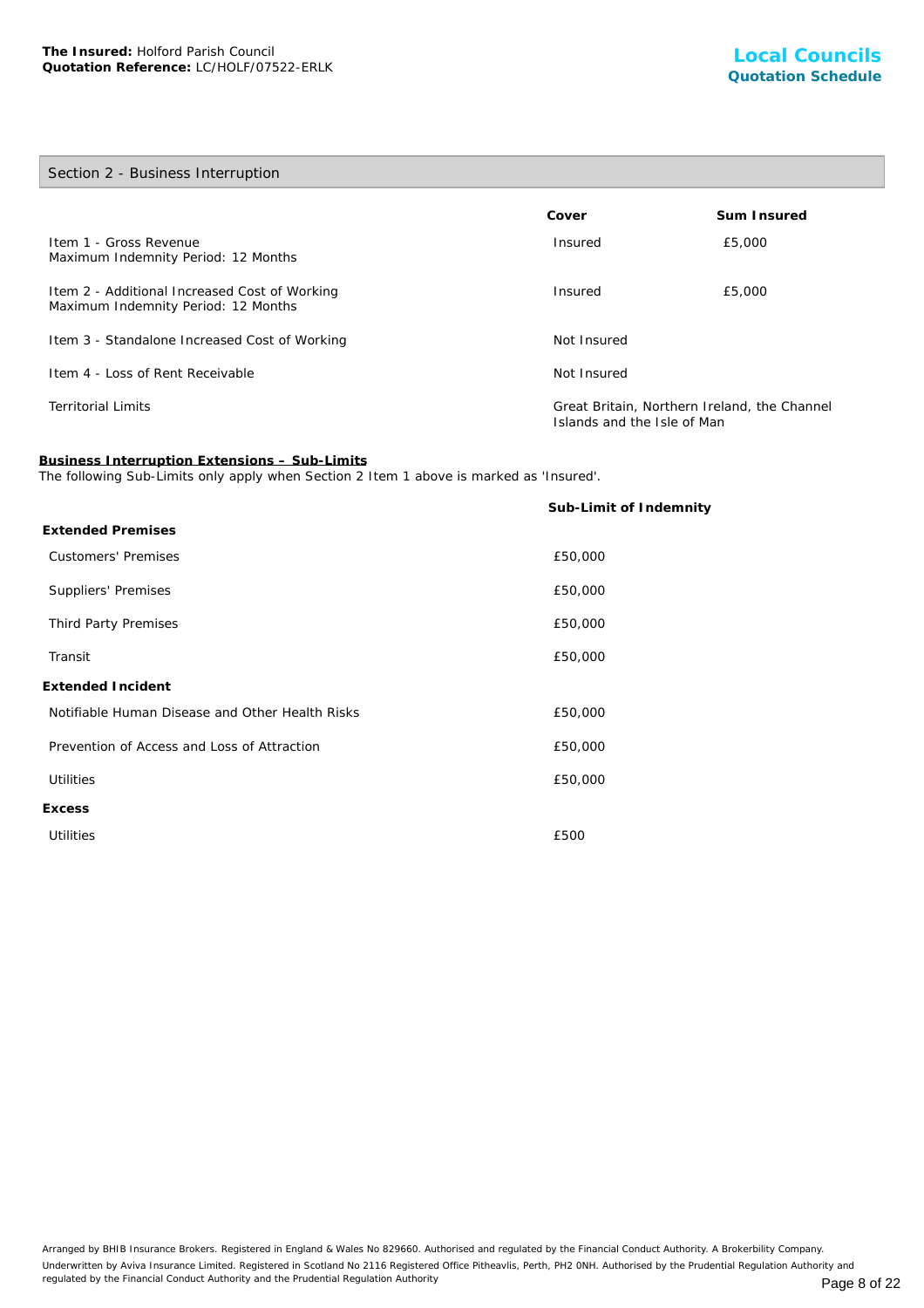## Property Damage and Business Interruption Extensions - Sub-Limits

**Claims Preparation Expenses:** £10,000 any one occurrence and £50,000 in the aggregate for the Period of Insurance

*Applicable to claims above £50,000 in value only*: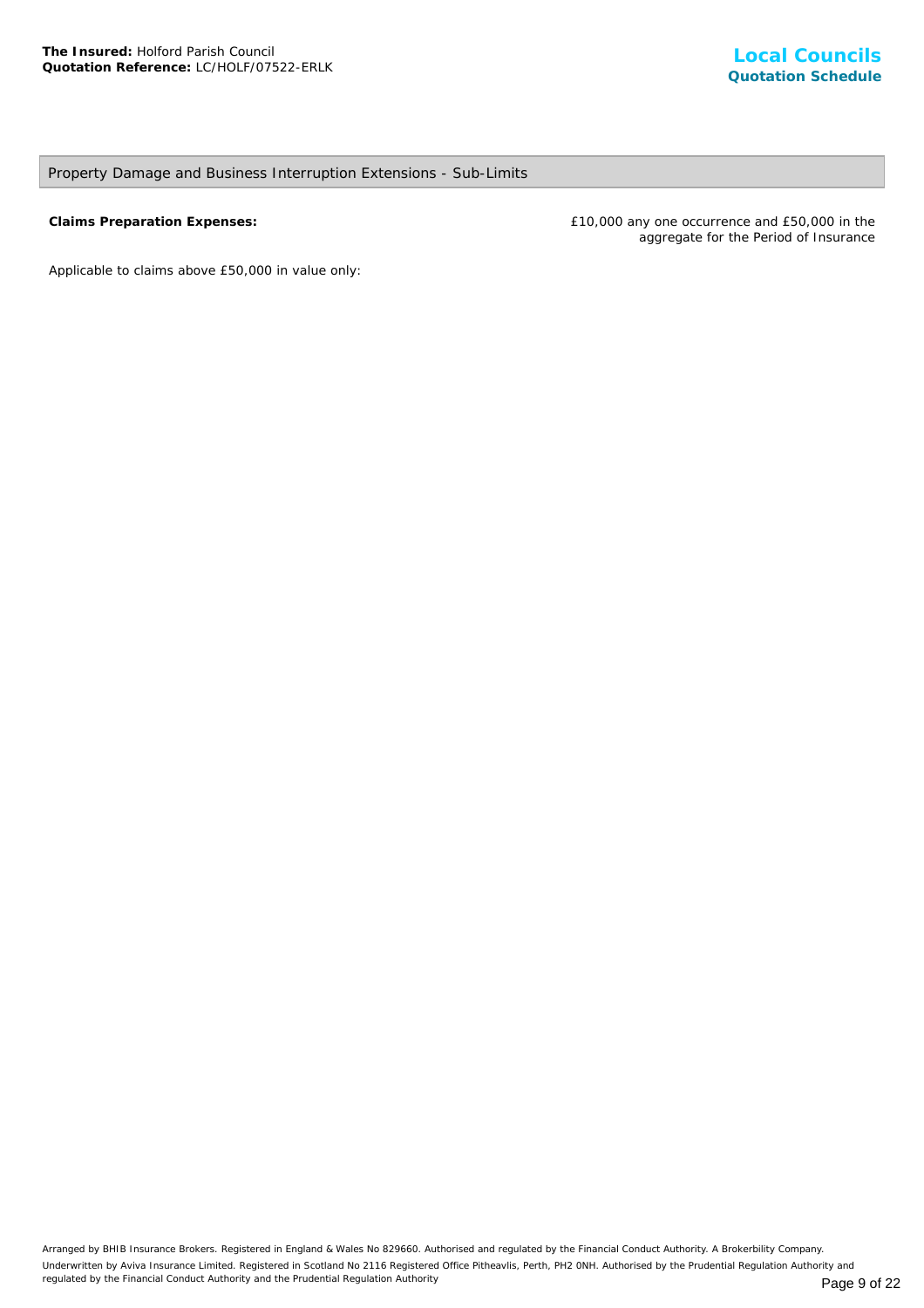## Part B - Liabilities

| Section 3     | Employer's Liability                                                                                  | Limit of Indemnity | £10,000,000 any one claim or series of claims<br>arising out of any one occurrence or series of<br>occurrences consequent on or attributable to one<br>source or original cause |  |
|---------------|-------------------------------------------------------------------------------------------------------|--------------------|---------------------------------------------------------------------------------------------------------------------------------------------------------------------------------|--|
|               | <b>Territorial Limits</b>                                                                             |                    | Worldwide in connection with the Business<br>conducted by the Insured from premises within<br>Great Britain, Northern Ireland, the Isle of Man<br>and the Channel Islands       |  |
|               | Employer's Liability - Sub-Limits                                                                     |                    |                                                                                                                                                                                 |  |
|               | Terrorism                                                                                             |                    | £5,000,000 any one claim or series of claims<br>arising out of any one occurrence or series of<br>occurrences consequent on or attributable to one<br>source or original cause  |  |
| Section 4     | Public Liability                                                                                      | Limit of Indemnity | £10,000,000 any one occurrence                                                                                                                                                  |  |
|               | Products Liability<br>(Personal Injury and or<br>Property Damage caused<br>by the Insured's Products) | Limit of Indemnity | £10,000,000 any one occurrence and in the<br>aggregate for the Period of Insurance                                                                                              |  |
|               | Pollution Liability                                                                                   | Limit of Indemnity | £10,000,000 any one occurrence and in the<br>aggregate for the Period of Insurance                                                                                              |  |
|               | <b>Territorial Limits</b>                                                                             |                    | Worldwide in connection with the Business<br>conducted by the Insured from premises within<br>Great Britain, Northern Ireland, the Isle of Man<br>and the Channel Islands       |  |
|               | Public and Products Liability Extensions - Sub-Limits                                                 |                    |                                                                                                                                                                                 |  |
|               | Indemnity to Hirer                                                                                    |                    | £2,500,000 any one occurrence and in the<br>aggregate for the Period of Insurance                                                                                               |  |
|               | Advertising Indemnity                                                                                 |                    | £1,000,000 any one occurrence and in the<br>aggregate for the Period of Insurance                                                                                               |  |
| <b>Excess</b> |                                                                                                       |                    |                                                                                                                                                                                 |  |
| Amount        | £250                                                                                                  | to Property Damage | any one claim or series of claims arising out of any one Occurrence relating                                                                                                    |  |
|               | Nil                                                                                                   | all other claims   |                                                                                                                                                                                 |  |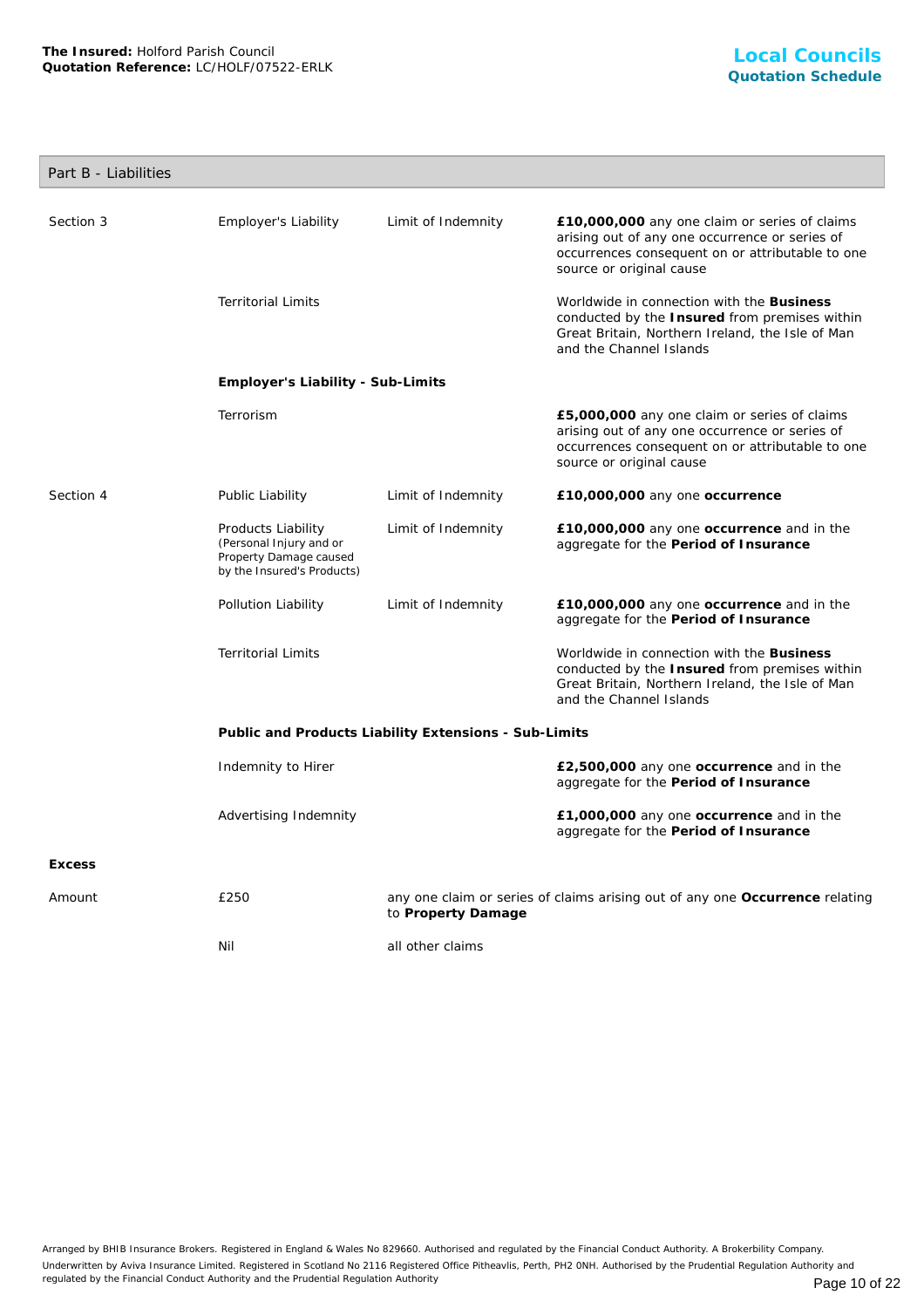## Part C - Additional Covers

| Section 5 | <b>Fidelity Guarantee</b>                                               | Limit any one Loss        | £50,000 any one occurrence and in the<br>aggregate for the Period of Insurance                                      |
|-----------|-------------------------------------------------------------------------|---------------------------|---------------------------------------------------------------------------------------------------------------------|
|           |                                                                         | <b>Territorial Limits</b> | Great Britain, Northern Ireland, the Channel<br>Islands and the Isle of Man                                         |
|           | Sub-Limits                                                              | <b>Auditors Fees</b>      | 10% of the total payment otherwise agreed under<br>the claim subject to a maximum of £50,000<br>payable in addition |
|           |                                                                         | Re-Writing of Records     | 10% of the total payment otherwise agreed under<br>the claim subject to a maximum of £50,000<br>payable in addition |
| Section 6 | <b>NCD &amp; Excess Protection</b>                                      |                           | Not Insured                                                                                                         |
|           | Loss of No Claims Discount                                              |                           | £500                                                                                                                |
|           | Application of Excess Protection                                        |                           | £250                                                                                                                |
| Section 7 | Libel and Slander                                                       | Limit of Indemnity        | £250,000 any one occurrence and in the<br>aggregate for the Period of Insurance                                     |
|           |                                                                         | <b>Territorial Limits</b> | Great Britain, Northern Ireland, the Channel<br>Islands and the Isle of Man                                         |
|           |                                                                         | Co-Insurance              | 10%                                                                                                                 |
| Section 8 | Officials Indemnity                                                     | Limit of Indemnity        | £500,000 any one occurrence and in the<br>aggregate for the Period of Insurance                                     |
|           |                                                                         | <b>Territorial Limits</b> | Great Britain, Northern Ireland, the Channel<br>Islands and the Isle of Man                                         |
| Section 9 | Personal Accident                                                       |                           | Insured                                                                                                             |
|           | Operative Time of<br>Cover                                              |                           | Whilst carrying out official duties                                                                                 |
|           | Scale of Compensation - Ages 16-75                                      |                           |                                                                                                                     |
|           | 1. Death                                                                |                           | £100,000                                                                                                            |
|           | 2. Loss of Limb(s), Loss of Hearing, Loss of Sight<br>or Loss of Speech |                           | £100,000                                                                                                            |
|           | 3. Permanent Total Disablement                                          |                           | £100,000                                                                                                            |
|           | 4. Temporary Total Disablement                                          |                           | £200 per week                                                                                                       |
|           | 5. Temporary Partial Disablement                                        |                           | £100 per week                                                                                                       |
|           | Excess period for items 4 & 5                                           |                           | 14 days                                                                                                             |
|           | Maximum Benefit Period for items 4 & 5                                  |                           | 104 weeks                                                                                                           |
|           |                                                                         |                           |                                                                                                                     |

In respect of any Insured Person who at the commencement of the current Period of Insurance is between the ages of 76 and 85 years the amounts stated in Items 1 and 2 of the Scale of Compensation are each reduced to £10,000.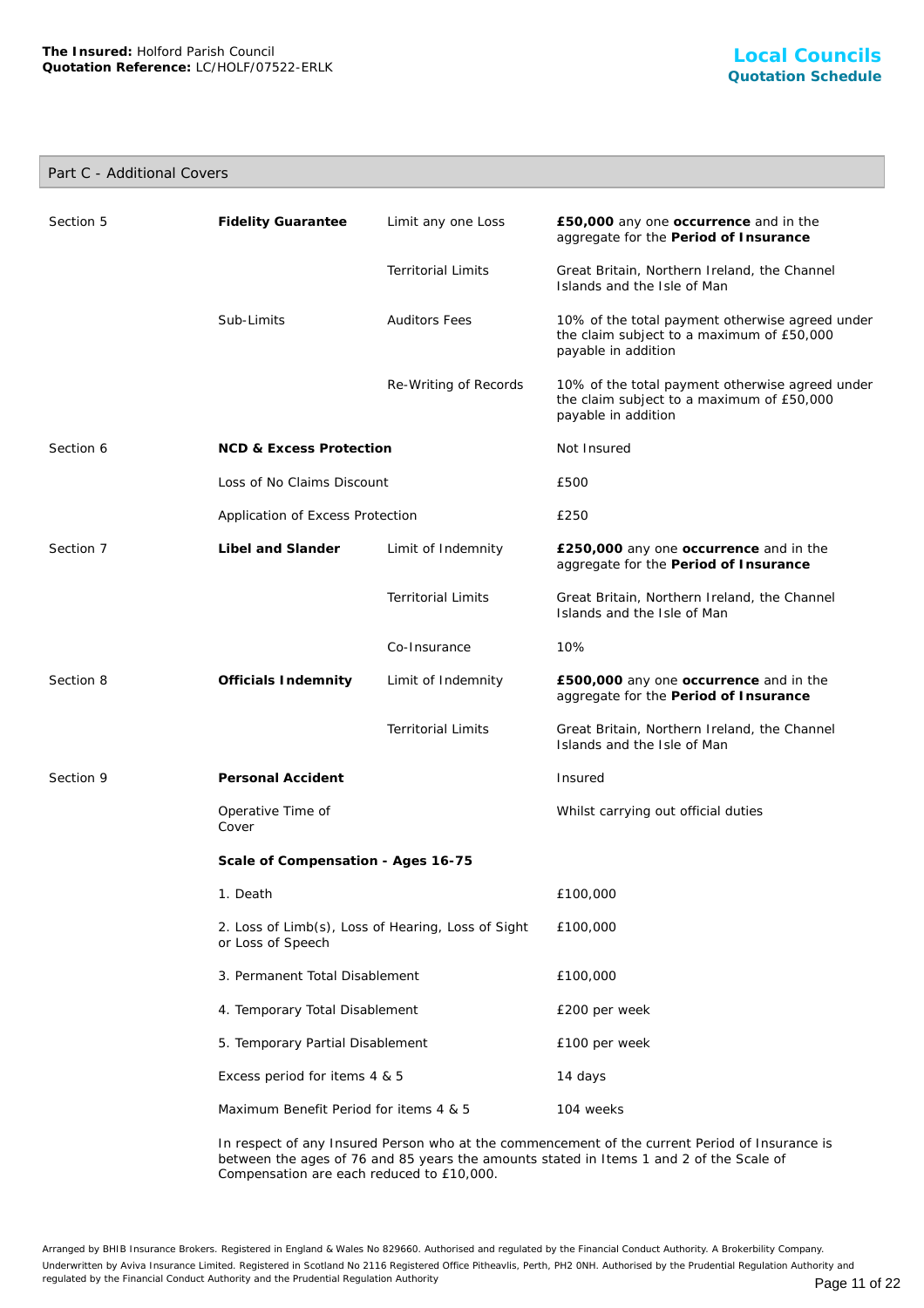## **Continental Scale**

| The Insured: Holford Parish Council<br>Quotation Reference: LC/HOLF/07522-ERLK |                           |                    |                                                                                                                                                                                                                                       |                         | Local Council<br><b>Quotation Schedu</b> |
|--------------------------------------------------------------------------------|---------------------------|--------------------|---------------------------------------------------------------------------------------------------------------------------------------------------------------------------------------------------------------------------------------|-------------------------|------------------------------------------|
|                                                                                |                           |                    | <b>Continental Scale</b>                                                                                                                                                                                                              |                         |                                          |
|                                                                                |                           |                    | Compensation under Item 2 of the Scale of Benefits will be paid in accordance with the following<br>percentages subject of a maximum payment of 100% in the aggregate which the Insured Person has<br>survived for at least one month |                         |                                          |
|                                                                                | a)                        |                    | Permanent Total Disablement                                                                                                                                                                                                           |                         | 100%                                     |
|                                                                                | b)                        |                    | Permanent Loss of One or More Limbs                                                                                                                                                                                                   |                         | 100%                                     |
|                                                                                | c)                        |                    | Loss of Limb(s), Loss of Hearing, Loss of Signt or Loss of Speech                                                                                                                                                                     |                         |                                          |
|                                                                                |                           | i)                 | Loss of Sight in One or Both Eyes or Loss of Hearing in Both Ears                                                                                                                                                                     |                         | 100%                                     |
|                                                                                |                           | ii)                | Loss of Hearing in One Ear                                                                                                                                                                                                            |                         | 10%                                      |
|                                                                                | d)                        |                    | Permanent Loss by Physical Seperation of                                                                                                                                                                                              |                         |                                          |
|                                                                                |                           | i)                 | One Thumb                                                                                                                                                                                                                             |                         |                                          |
|                                                                                |                           |                    | <b>Both Phalanges</b>                                                                                                                                                                                                                 |                         | 20%                                      |
|                                                                                |                           |                    | One Phalange                                                                                                                                                                                                                          |                         | 7%                                       |
|                                                                                |                           | ii)                | One Index Finger                                                                                                                                                                                                                      |                         |                                          |
|                                                                                |                           |                    | Three Phalanges                                                                                                                                                                                                                       |                         | 9%                                       |
|                                                                                |                           |                    | <b>Both Phalanges</b>                                                                                                                                                                                                                 |                         | 6%                                       |
|                                                                                |                           |                    | One Phalange                                                                                                                                                                                                                          |                         | 2%                                       |
|                                                                                |                           | iii)               | One Other Finger                                                                                                                                                                                                                      |                         |                                          |
|                                                                                |                           |                    | Three Phalanges                                                                                                                                                                                                                       |                         | 7%                                       |
|                                                                                |                           |                    | <b>Both Phalanges</b>                                                                                                                                                                                                                 |                         | 5%                                       |
|                                                                                |                           |                    | One Phalange                                                                                                                                                                                                                          |                         | 2%                                       |
|                                                                                |                           | iv)                | One Great Toe                                                                                                                                                                                                                         |                         |                                          |
|                                                                                |                           |                    | <b>Both Phalanges</b>                                                                                                                                                                                                                 |                         | 6%                                       |
|                                                                                |                           |                    | One Phalange                                                                                                                                                                                                                          |                         | 3%                                       |
|                                                                                |                           | iv)                | One Other Toe                                                                                                                                                                                                                         |                         |                                          |
|                                                                                |                           |                    | Three Phalanges                                                                                                                                                                                                                       |                         | 3%                                       |
|                                                                                |                           |                    | <b>Both Phalanges</b>                                                                                                                                                                                                                 |                         | 2%                                       |
|                                                                                |                           |                    | One Phalange                                                                                                                                                                                                                          |                         | 1%                                       |
|                                                                                |                           |                    | <b>Territorial Limits</b>                                                                                                                                                                                                             | Worldwide               |                                          |
| Section 10                                                                     | Legal Expenses            |                    |                                                                                                                                                                                                                                       | Insured                 |                                          |
|                                                                                |                           | Limit of Indemnity |                                                                                                                                                                                                                                       | £250,000                |                                          |
|                                                                                |                           |                    | Employee Compensation Aggregate Limit                                                                                                                                                                                                 | £1,000,000              |                                          |
|                                                                                | <b>Territorial Limits</b> |                    |                                                                                                                                                                                                                                       | As stated in the Policy |                                          |
| Aviva Legal Helpline                                                           |                           |                    |                                                                                                                                                                                                                                       |                         |                                          |
|                                                                                |                           |                    | The Policy provides automatic free access to the Aviva Legal helpline. This is available 24 hours a day, 365 days a year.                                                                                                             |                         |                                          |
|                                                                                |                           |                    | To contact the Aviva Legal helpline, please phone 0345 300 1899 and have the Policy Number available on request.                                                                                                                      |                         |                                          |

## **Aviva Legal Helpline**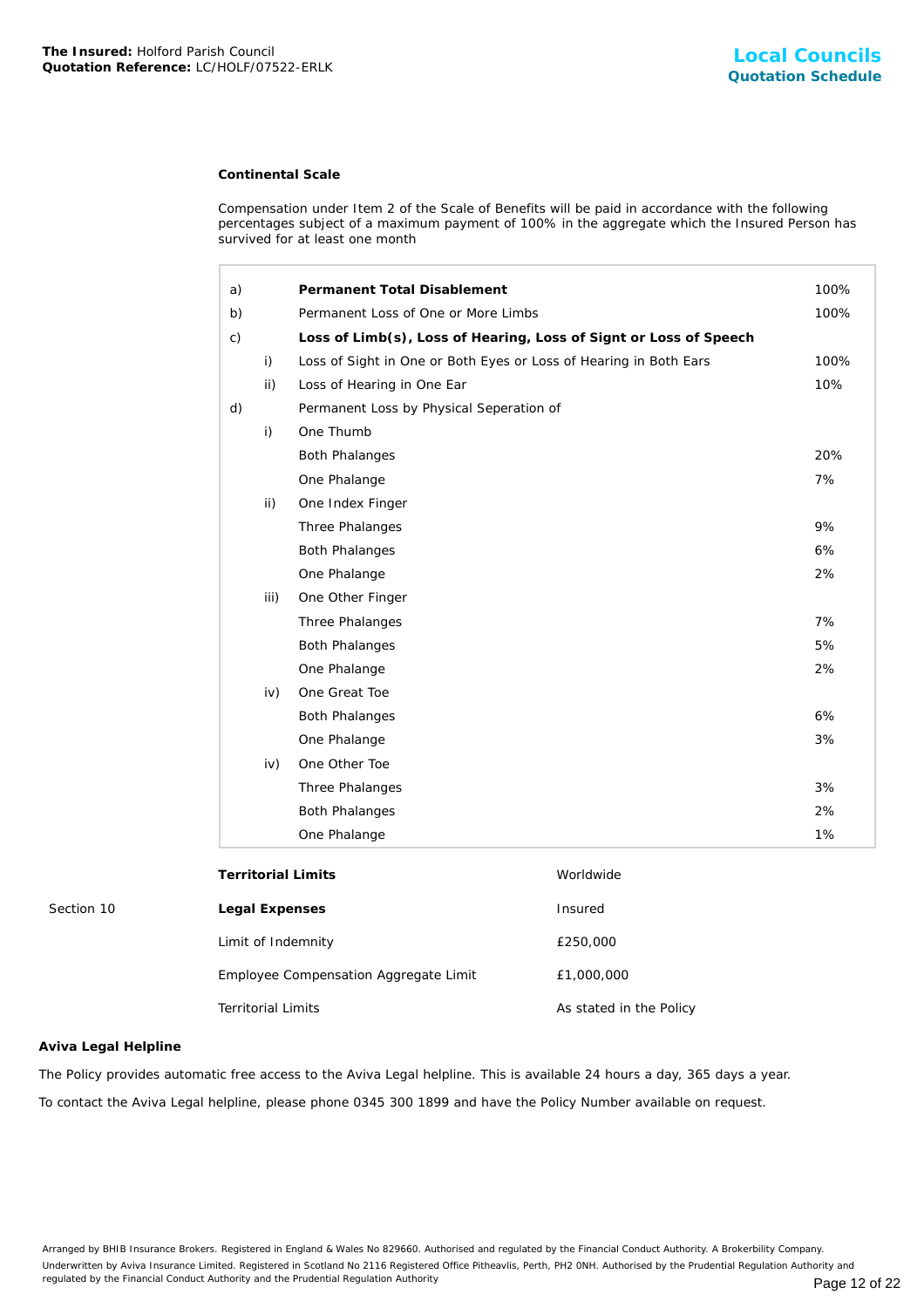## **Endorsements**

The following endorsements are applicable to your BHIB Local Councils Policy Wording, in addition to the cover provided under the BHIB Local Councils Policy Booklet | v.02.10.2019 policy wording.

Cover is provided effective from the commencement of your Period of Insurance specified in your Policy Schedule at no additional charge, and is subject to the General Conditions, Exclusions and definitions detailed within your policy wording.

#### Additional Endorsements

## **[ 3 ] - Clerk Absence Cover**

The following Extension is added to Part A - Section Two - Business Interruption: The **Insurer** will indemnify the **Insured** against;

- 1. death of the **Insured**'s **Clerk**, or;
- 2. total and permanent disablement of the Insured's Clerk, which prevents them from attending to their normal occupation,

due to injury caused by accidental and violent means

We will only pay the additional costs and/or expenses necessarily and reasonably incurred solely to prevent limitation of the normal activities undertaken by the **Insured** which but for such additional costs and/or expenses would have taken place

The liability of the Insurer under this extension shall not exceed a maximum of £500 per week, and £5,000 in any one **Period of Insurance**.

## **[ 30 ] - Tree Felling and Lopping Cover**

The following Extension is added to Part A - Section One - Property Damage:

The **Insurer** will pay for necessary and reasonable costs and expenses incurred by the **Insured** with the Insurer's consent for the lopping or removal of trees for which the **Insured** is responsible if such trees are considered by an arborologist or other qualified person to be an immediate threat to life or to the **Property Insured**.

However, this Extension will not cover legal or local authority costs involved in removing trees or costs solely incurred to comply with a preservation order.

The liability of the **Insurer** under this extension shall not exceed a maximum of £1,000 any one **Occurrence** and £5,000 any one **Period of Insurance**.

## **[ 31 ] - Fly Tipping Cover**

The following Extension is added to Part A - Section One - Property Damage:

The **Insurer** will pay the reasonable costs of clearing and removing any property illegally deposited in or around the **Premises**.

The liability of the **Insurer** under this extension shall not exceed a maximum of £1,000 any one **Occurrence** and £5,000 any one **Period of Insurance**.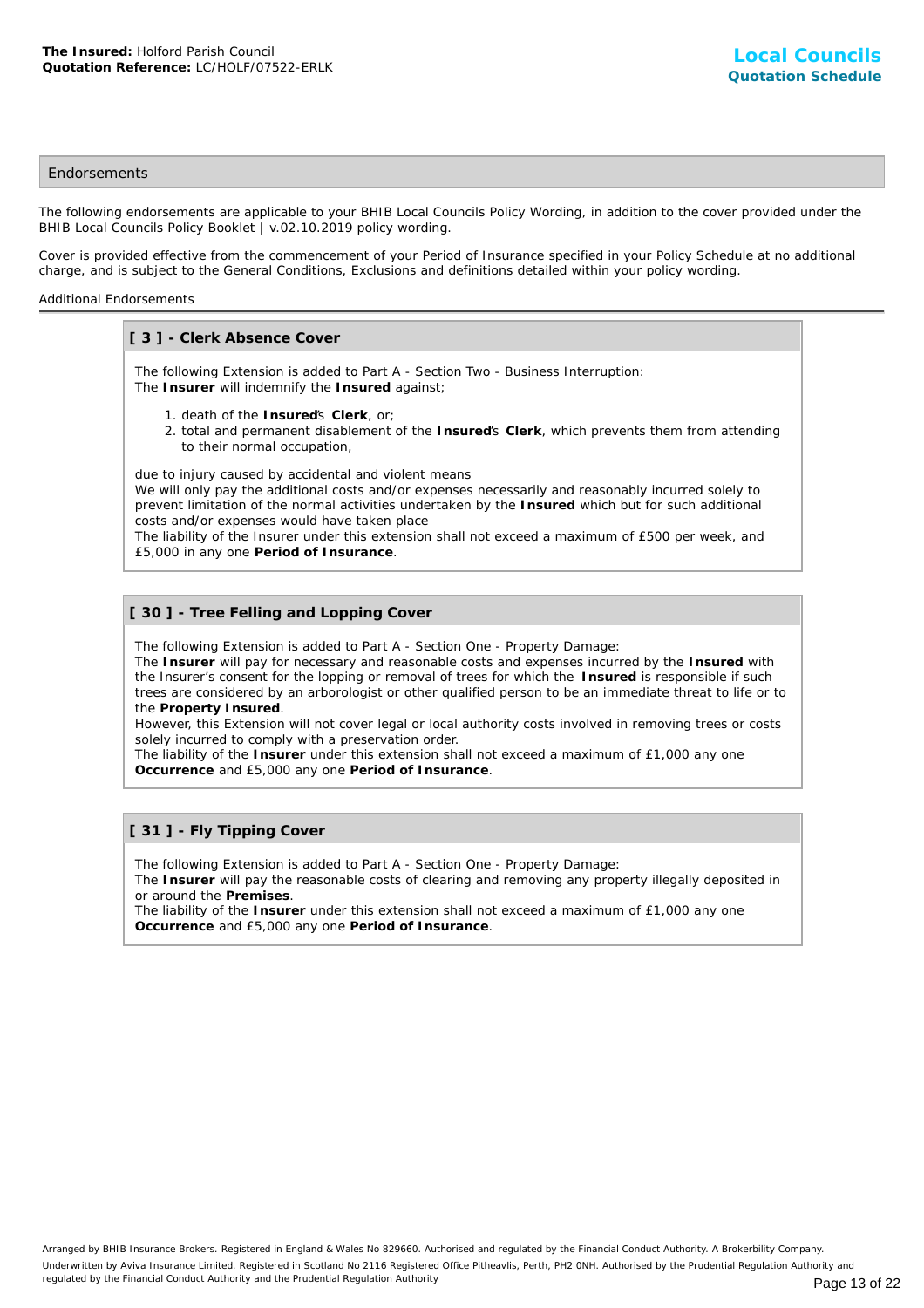## **[ AMENDED ] - Amended Policy Introduction**

**The following applies to your policy:**

The Policy Introduction is amended and restated as follows:

**Introduction**

The contract of insurance between you and us consists of the following elements, which must be read together:

- your policy wording;
- the information contained on your "Statement of Fact" document issued by us;
- the policy schedule
- any notice issued by us;
- any endorsement to your policy; and
- the information under the heading "Important Information" which we give you when you take out or renew your policy.

In return for you having paid or agreed to pay the premium, we will provide the cover set out in this policy, to the extent of and subject to the terms and conditions contained in or endorsed on this policy. The following paragraphs remain unaltered:

- **Important**
- **Breach of Term**
- **Terms not relevant to the actual loss**

## **[ COVEX ] - General Exclusions - Coronavirus**

The following is added to the General Exclusions at the back of your policy booklet.

- 3. We will not provide cover for any claim in any way directly or indirectly caused by, resulting from or in connection with any of the following, regardless of any other cause or event contributing concurrently or in any other sequence:
	- a. Any Coronavirus (including but not limited to SARS-CoV, SARS-CoV-2 and MERS-CoV) or any disease caused by any Coronavirus (including but not limited to Severe Acute Respiratory Syndrome, COVID-19 and Middle East Respiratory Syndrome); or
	- b. Any mutation or variation of any virus or disease listed under 1 above, or any other disease by any such mutated or varied virus,
	- including, without limitation to the scope of the foregoing:
		- i. Any measures taken by any governmental, public or other authority or any other person for the prevention, suppression, mitigation, cleaning or removal of any virus or disease referred to in a. or b. above,
			- or
		- ii. Any fear or threat of a. , b. or i. above.

However, this Policy Exclusion does not apply in respect of the following Sections when insured by this policy

- a. Employers' Liability
- b. Public and Products Liability
- c. Fidelity Guarantee
- d. Officials Indemnity
- e. Personal Accident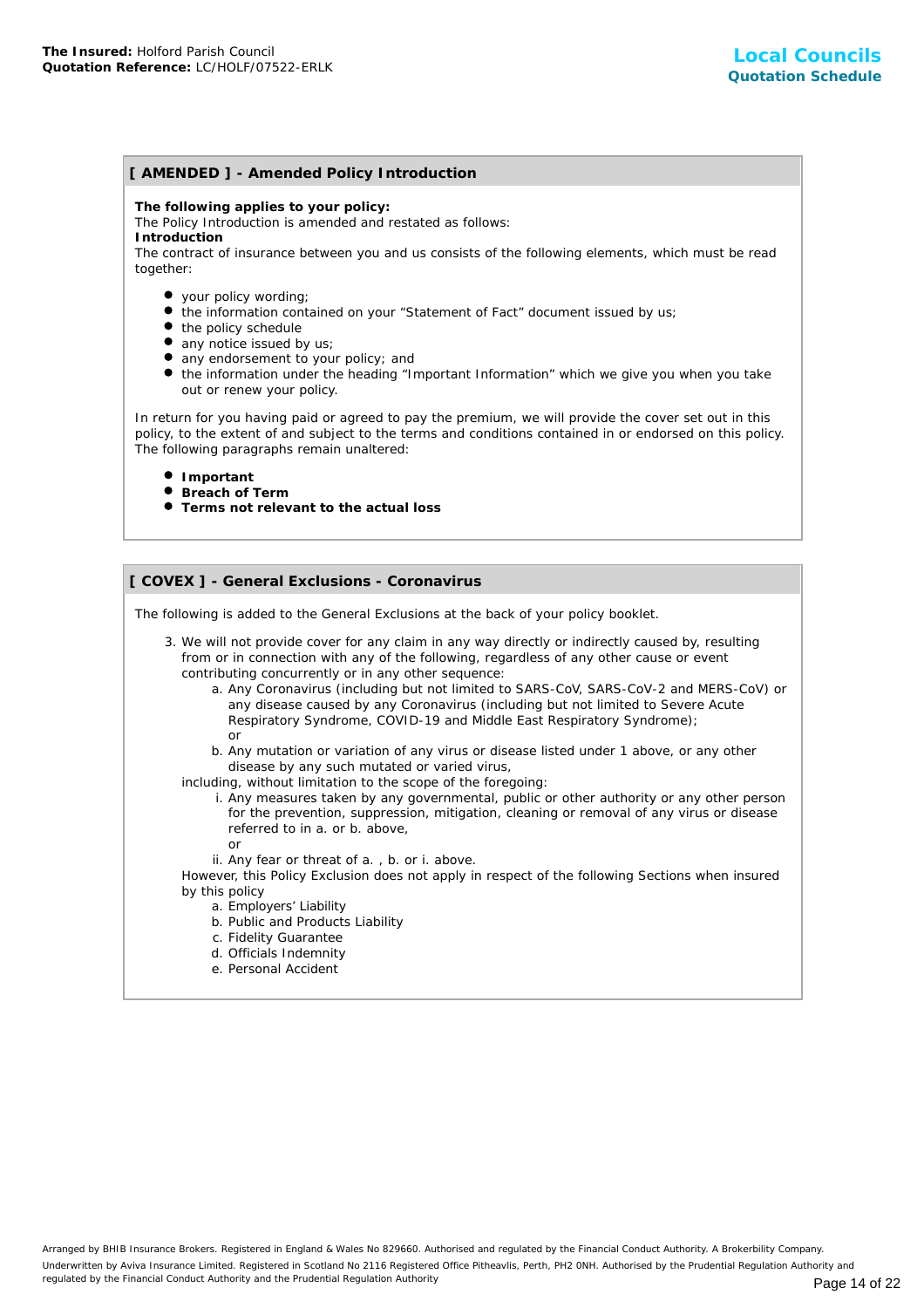## **[ GDPRCLP ] - Data Protection Act wording amendment (CLP)**

**Part C Section 10 Legal Expenses** The Data Protection clause is restated as follows **2. Legal defence B. Data Protection**

- 1. The Insurer will defend the legal rights of an Insured Person following civil action taken against the **Insured Person** for compensation under Section 13 of the Data Protection Act 1998 or under Article 82 of the General Protection Regulation (Regulation (EU) 2016/679) or under any legislation implementing the General Data Protection Regulation or under any replacement legislation in respect of any of the foregoing. The **Insurer** will also pay any compensation award made against the **Insured Person** under Section 13 of the Data Protection Act 1998) or under Article 82 of the General Protection Regulation (Regulation (EU) 2016/679) or under any legislation implementing the General Data Protection Regulation or under any replacement legislation in respect of any of the foregoing.
- 2. The Insurer will represent the Insured in appealing against the refusal of the Information Commissioner to register the **Insured's** application for registration or alteration of registered particulars or an appeal against an Enforcement Deregistration or Transfer Prohibition Notice.

Provided that at the time of the insured incident, the **Insured** is registered with the Information Commissioner in respect of Contingency 2B a)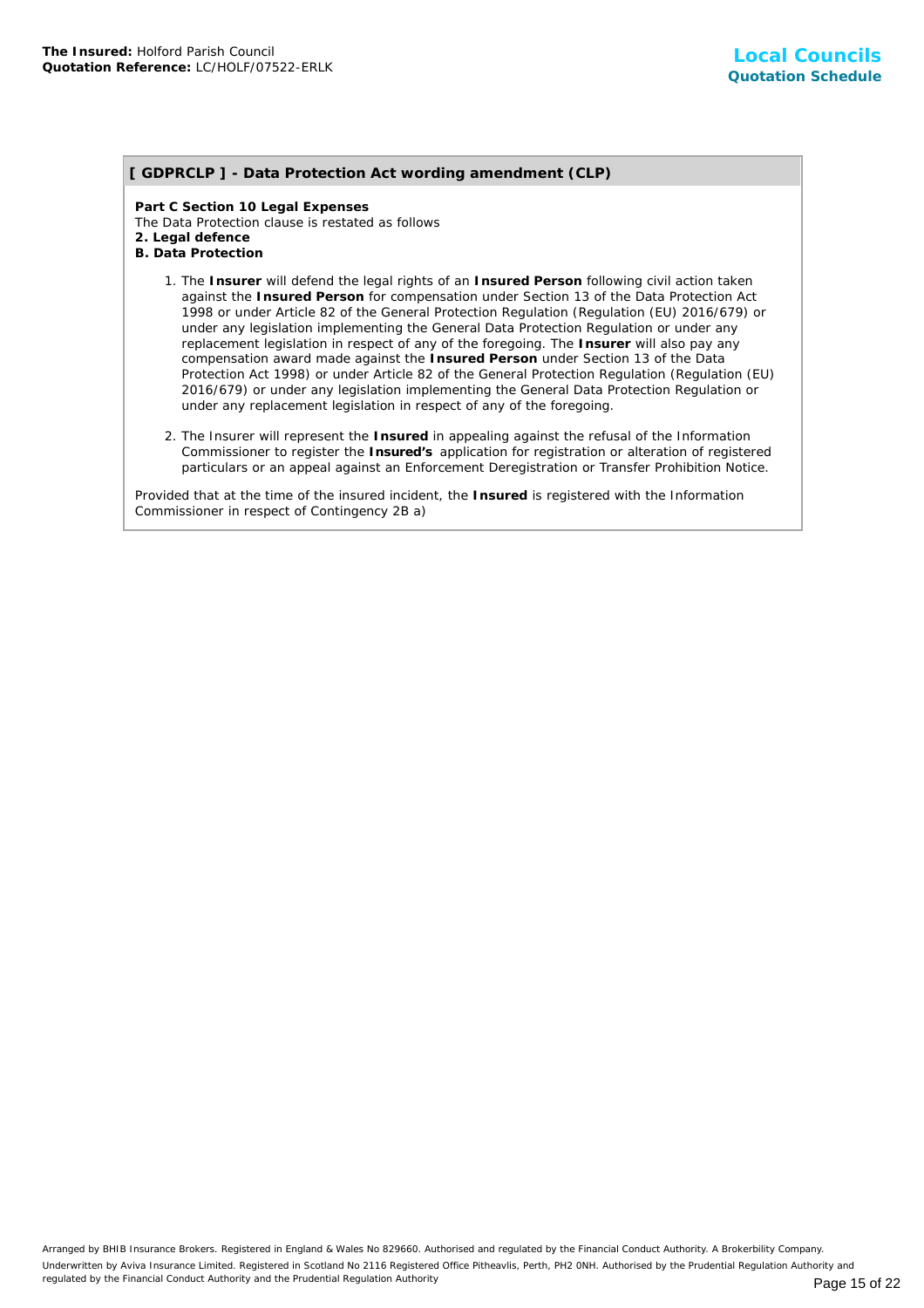## **[ GDPRELPL ] - Data Protection Act wording amendment (EL/PL)**

## 4. Data Protection Act

The indemnity provided by this Extension is on a "claims made" basis

Under this Extension the **Insurer** will indemnify the **Insured** and if the **Insured** so requests any **Person Entitled to Indemnity** in respect of their liability to pay

- a. compensation in respect of damage or distress arising under Section 13 of the Data Protection Act 1998 or under Article 82 of the General Protection Regulation(Regulation(EU) 2016/679)under any legislation implementing the General Data Protection Regulation or under any replacement legislation in respect of any of the foregoing and defence costs and expenses incurred with the consent of the **Insurer**
- b. defence costs incurred with the consent of the Insurer in relation to a prosecution brought under the Data Protection Act 1998 or under Article 82 of the General Protection Regulation(Regulation(EU) 2016/679) or under any legislation implementing the General Data Protection Regulation or under any replacement legislation in respect of any of the foregoing

The maximum We will pay for all claims happening during any one period of Insurance is £1,000,000

#### Provided that

a. Item a) of this Extension shall not apply

 i) in respect of Section 3 Employers' Liability to such damage or distress that is not suffered by an **Employee**

 ii) in respect of Section 4 Public and Products Liability to such damage or distress that is suffered by an **Employee**

iii) to the extent that an indemnity is provided elsewhere in this **Policy**

a. Item b) of this Extension shall not apply

 i) in respect of Section 3 Employers' Liability where the infringement leading to the prosecution does not relate to the personal data of an **Employee**

 ii) in respect of Section 4 Public and Products Liability where the infringement leading to the prosecution relates to the personal data of an **Employee**

- a. this Extension is subject to the Insured having registered in accordance with the terms of the Data Protection Act 1998 or under Article 82 of the General Protection Regulation (Regulation (EU) 2016/679) or under any legislation implementing the General Data Protection Regulation or under any replacement legislation in respect of any of the foregoing
- b. any claim for compensation is first made or prosecution first brought against the **Insured** during the **Period of Insurance**
- c. this Extension will not apply in respect of
- i. the payment of fines or penalties
- ii. the cost of replacing reinstating rectifying or erasing any data
- iii. claims which arise out of circumstances notified to previous insurers or known to the Insured at inception of this **Policy**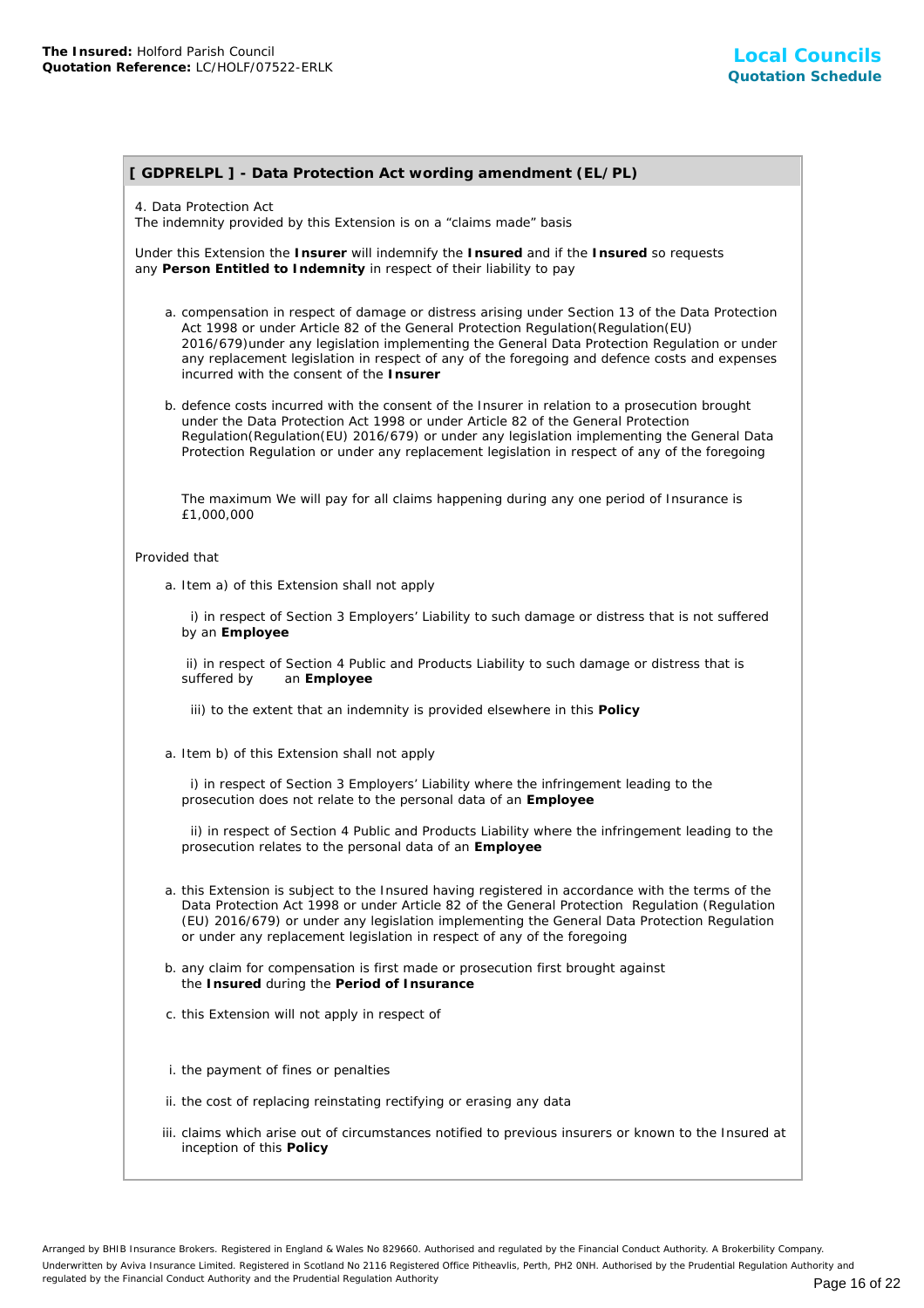## **[ IL001 ] - Index Linking**

**Sums Insured** and/or Declared Values will be adjusted to take into account movements in the appropriate index and renewal premiums will be based on the adjusted **Sums Insured** and/or Declared Values.

For **Contents** and other **Property** specifically described in the **Schedule** (other than **Stock**), the Retail Price index (or some other suitable index **the Insurers** decides upon) will be used. The above percentage changes will continue to be applied between the date of any damage and the date when replacement or repair has been completed.

## **[ SKATE ] - Skate Park Endorsement**

If in relation to any claim you have failed to fulfil any of the following conditions, You will lose Your

right to indemnity payment for that claim.

You must ensure that in connection with skateboard parks

- 1. all structures including the skating surfaces
	- a. are manufactured and installed to the appropriate standard and maintained in good

condition

- b. are inspected by a competent person at least weekly and
	- i. all defects or risks to health or safety immediately rectified
		- or
	- ii. the structure taken out of use
- 2. You will erect where necessary suitable signs detailing any information that is necessary for the safe use of the facility and clearly stating any restrictions on its use
- 3. You will determine where supervision is necessary and ensure that it is provided whenever the facilities are in use.

We will not provide indemnity in respect of Bodily Injury to persons taking part in activities in the

Skateboard Park unless caused by defects in the structure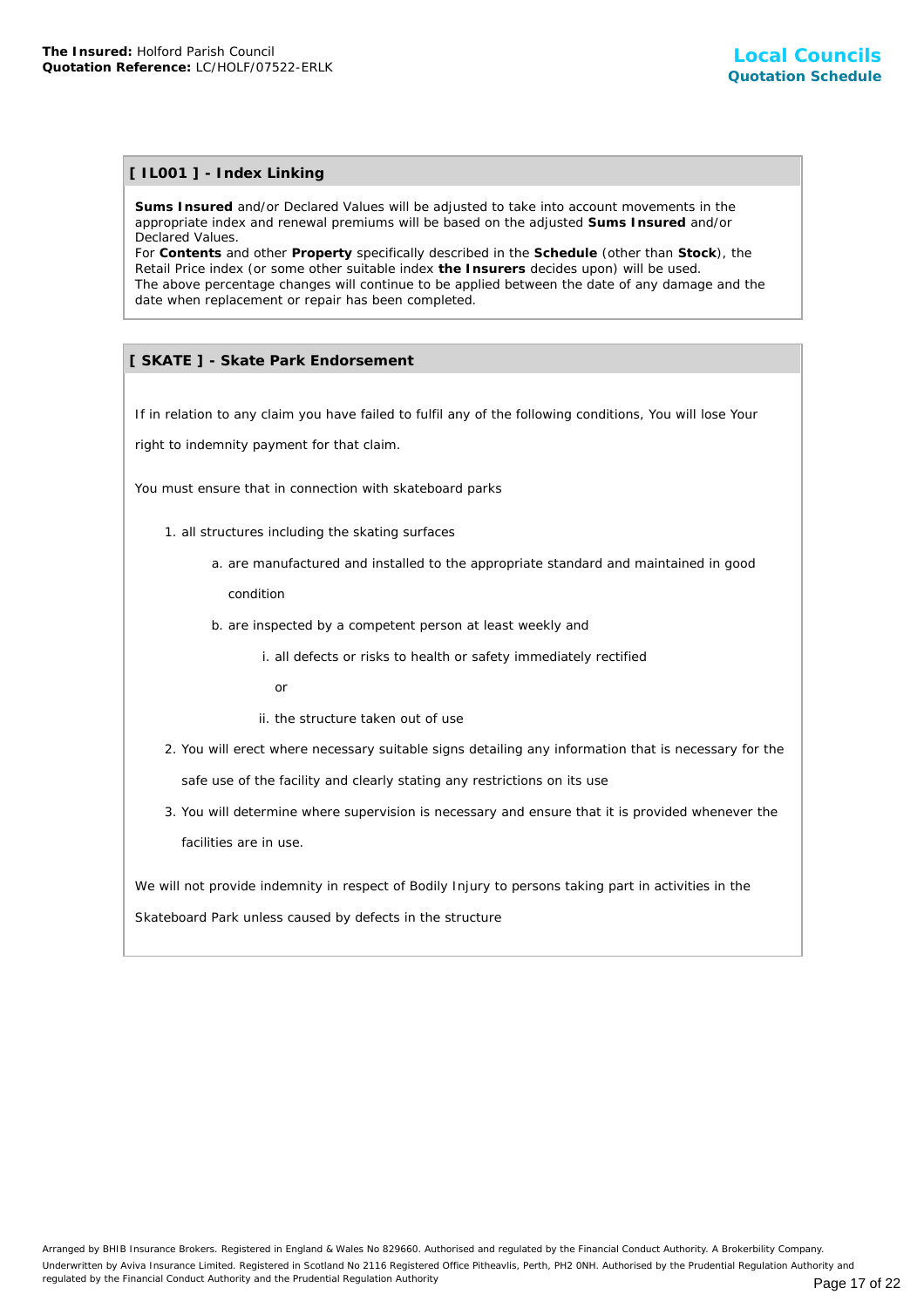Local Council Awards Scheme (LCAS) Status

The Local Council Awards Scheme has not been attained.

Arranged by BHIB Insurance Brokers. Registered in England & Wales No 829660. Authorised and regulated by the Financial Conduct Authority. A Brokerbility Company. Underwritten by Aviva Insurance Limited. Registered in Scotland No 2116 Registered Office Pitheavlis, Perth, PH2 0NH. Authorised by the Prudential Regulation Authority and regulated by the Financial Conduct Authority and the Prudential Regulation Authority **Page 18 of 22** Page 18 of 22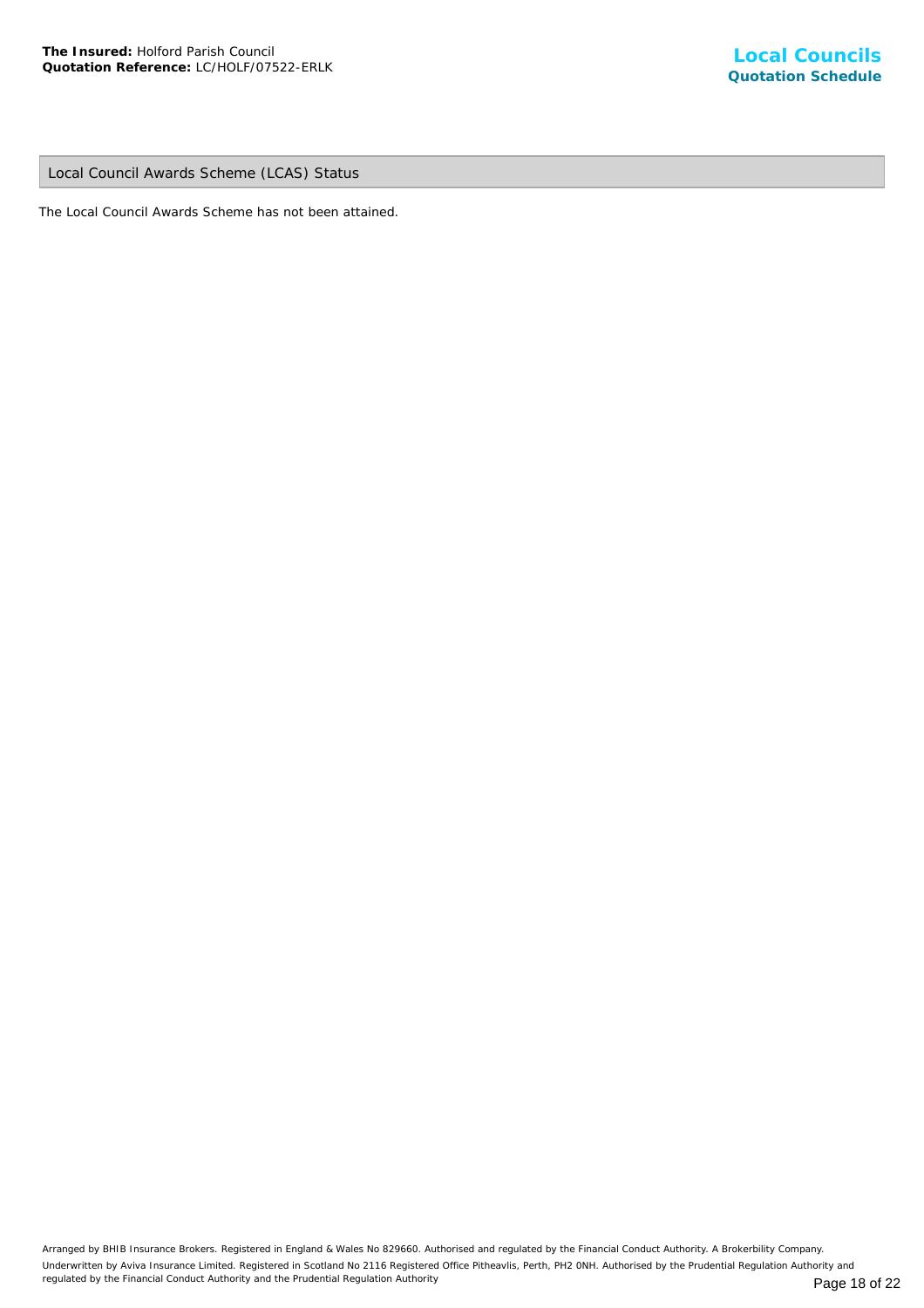## **Important Information**

## **Data Protection – Privacy Notice**

## **Personal Information**

We collect and use personal information about you so that we can provide you with a policy that suits your insurance needs. This notice explains the most important aspects of how we use your information but you can get more information about the terms we use and view our full privacy policy at www.aviva.co.uk/privacypolicy or request a copy by writing to us at Aviva, Freepost, Mailing Exclusion Team, Unit 5, Wanlip Road Ind Est, Syston, Leicester LE7 1PD.

The data controller responsible for this personal information is Aviva Insurance Limited as the insurer of the product. Additional controllers include BHIB Insurance Brokers, who are responsible for the sale and distribution of the product, and any applicable reinsurers.

## **Personal information we collect and how we use it**

We will use your personal information:

- to provide you with insurance: we need this to decide if we can offer insurance to you and if so on what terms and also to administer your policy, handle any claims and manage any renewal,
- to support legitimate interests that we have as a business: we need this to manage arrangements we have with reinsurers, for the detection and prevention of fraud and to help us better understand our customers and improve our customer engagement (this includes marketing, customer analytics and profiling),
- to meet any applicable legal or regulatory obligations: we need this to meet compliance requirements with our regulators (e.g. Financial Conduct Authority), to comply with law enforcement and to manage legal claims, and
- to carry out other activities that are in the public interest: for example we may need to use personal information to carry out anti-money laundering checks.

As well as collecting personal information about you, we may also use personal information about other people, for example family members you wish to insure on a policy. If you are providing information about another person we expect you to ensure that they know you are doing so and are content with their information being provided to us. You might find it helpful to show them this privacy notice and if they have any concerns please contact us in one of the ways described below.

The personal information we collect and use will include name, address and date of birth, financial information and details of your business and property. If a claim is made we will also collect personal information about the claim from you and any relevant third parties. We may also need to ask for details relating to the health or any unspent offences or criminal convictions of you or somebody else covered under your policy. We recognise that information about health and offences or criminal convictions is particularly sensitive information. Where appropriate, we will ask for consent to collect and use this information.

If we need your consent to use personal information, we will make this clear to you when you complete an application or submit a claim. If you give us consent to using personal information, you are free to withdraw this at any time by contacting us – refer to the "Contacting us" details below. Please note that if consent to use information is withdrawn we may not be able to continue to provide the policy or process claims and we may need to cancel the policy.

Of course, you don't have to provide us with any personal information, but if you don't provide the information we need we may not be able to proceed with your application or any claim you make. Some of the information we collect as part of this application may be provided to us by a third party. This may include information already held about you and your business and property within the Aviva group, including details from previous quotes and claims, information we obtain from publicly available records, our trusted third parties and from industry databases, including fraud prevention agencies and databases.

#### **Credit Searches**

To ensure the Insurer has the necessary facts to assess your insurance risk, verify your identity, help prevent fraud and provide you with our best premium and payment options, the Insurer may need to obtain information relating to you at quotation, renewal and in certain circumstances where policy amendments are requested. The Insurer or their agents may:

- undertake checks against publicly available information (such as electoral roll, county court judgments, bankruptcy orders or repossession(s). Similar checks may be made when assessing claims,
- carry out a quotation search from a credit reference agency (CRA) which will appear on your credit report and be visible to other credit providers. It will be clear that this is a quotation search rather than a credit application.

The identity of our CRA and the ways in which they use and share personal information, are explained in more detail at www.callcredit.co.uk/crain.

#### **Automated decision making**

We carry out automated decision making to decide whether we can provide insurance to you and on what terms, deal with claims or carry out fraud checks. In particular we use an automated underwriting engine to provide on-line quotes, using the information we have collected.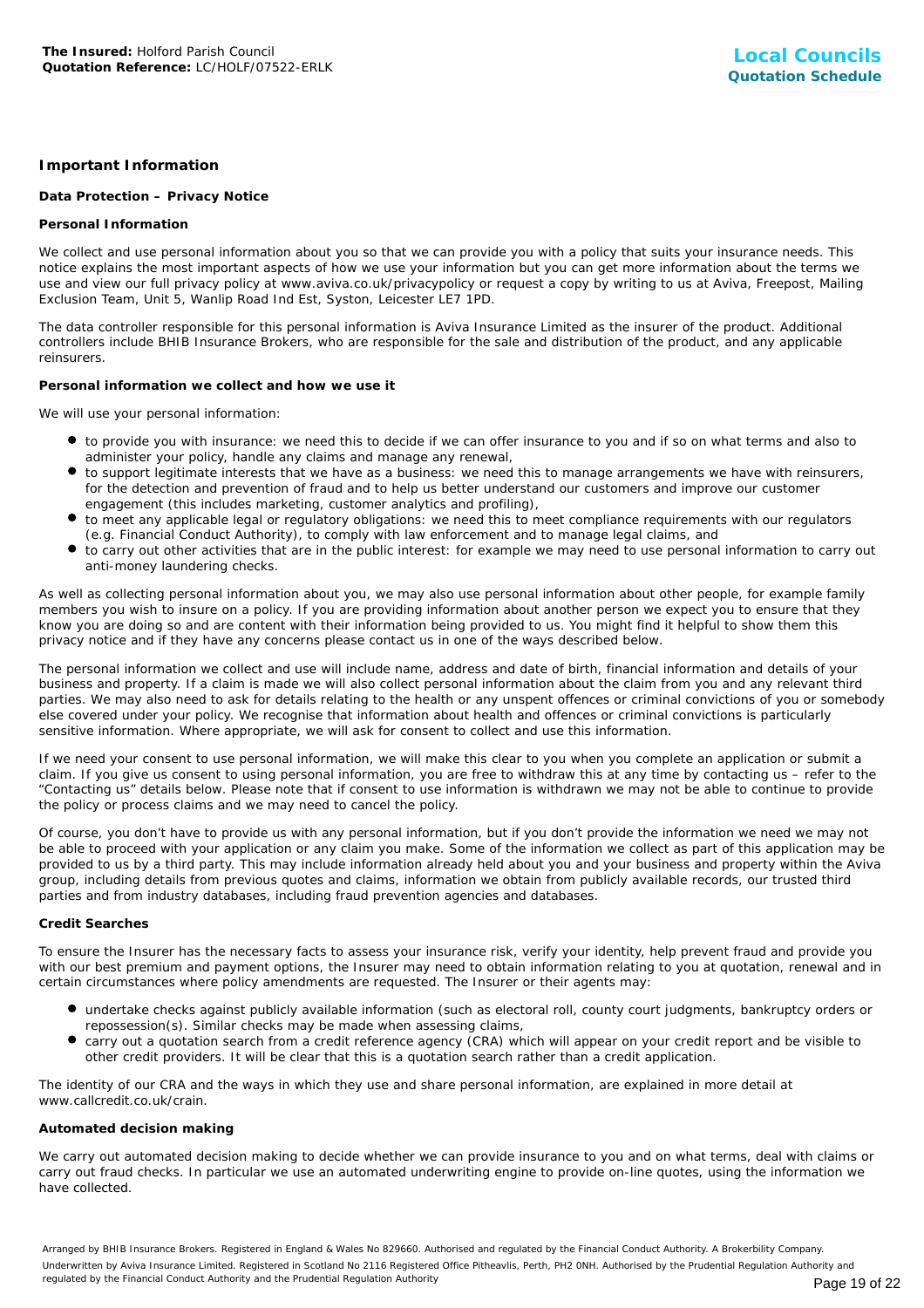#### **How we share your personal information with others**

We may share your personal information:

- with the Aviva group, our agents and third parties who provide services to us, and your intermediary and other insurers (either directly or via those acting for the insurer such as loss adjusters or investigators) to help us administer our products and services,
- with regulatory bodies and law enforcement bodies, including the police, e.g. if we are required to do so to comply with a relevant legal or regulatory obligation,
- with other organisations including insurers, public bodies and the police (either directly or using shared databases) for fraud prevention and detection purposes,
- with reinsurers who provide reinsurance services to Aviva and for each other. Reinsurers will use your data to decide whether to provide reinsurance cover, assess and deal with reinsurance claims and to meet legal obligations. They will keep your data for the period necessary for these purposes and may need to disclose it to other companies within their group, their agents and third party service providers, law enforcement and regulatory bodies.

Some of the organisations we share information with may be located outside of the European Economic Area ("EEA"). We'll always take steps to ensure that any transfer of information outside of Europe is carefully managed to protect your privacy rights. For more information on this please see our Privacy Policy or contact us.

#### **Marketing**

We may use personal information we hold about you across the Aviva Group to help us identify and tailor products and services that may be of interest to you. We will do this in accordance with any marketing preferences you have provided to us. We may continue to do this after your policy has ended.

If you wish to amend your marketing preferences please contact us:

By phone: 01603 622200 or +44 1603 604999 (from abroad)

#### By email: helpdesk@aviva.co.uk

By Post: Aviva, Freepost, Mailing Exclusion Team, Unit 5, Wanlip Road Ind Est, Syston, Leicester, LE7 1PD

To see how you can change your preferences in MyAviva or view your choices for online advertising visit our full Privacy Policy at www.aviva.co.uk/privacypolicy

#### **How long we keep your personal information for**

We maintain a retention policy to ensure we only keep personal information for as long as we reasonably need it for the purposes explained in this notice. We need to keep information for the period necessary to administer your insurance and deal with claims and queries on your policy. We may also need to keep information after our relationship with you has ended, for example to ensure we have an accurate record in the event of any complaints or challenges, carry out relevant fraud checks, or where we are required to do so for legal, regulatory or tax purposes.

#### **Your rights**

You have various rights in relation to your personal information, including the right to request access to your personal information, correct any mistakes on our records, erase or restrict records where they are no longer required, object to use of personal information based on legitimate business interests, ask not to be subject to automated decision making if the decision produces legal or other significant effects on you, and data portability. For more details in relation to your rights, including how to exercise them, please see our full privacy policy or contact us – refer to the "Contacting us" details below.

#### **Contacting us**

If you have any questions about how we use personal information, or if you want to exercise your rights stated above, please contact our Data Protection team by either emailing them at dataprt@aviva.com or writing to the Data Protection Officer, Level 4, Pitheavlis, Perth PH2 0NH.

If you have a complaint or concern about how we use your personal information, please contact us in the first instance and we will attempt to resolve the issue as soon as possible. You also have the right to lodge a complaint with the Information Commissioners Office at any time.

## **Fraud Prevention and Detection**

In order to prevent and detect fraud we may at any time

- **Share information about you with other organisations and public bodies including the Police**
- Undertake credit searches and additional fraud searches
- Check and/or file your details with fraud prevention agencies and databases, and if you give us false or inaccurate information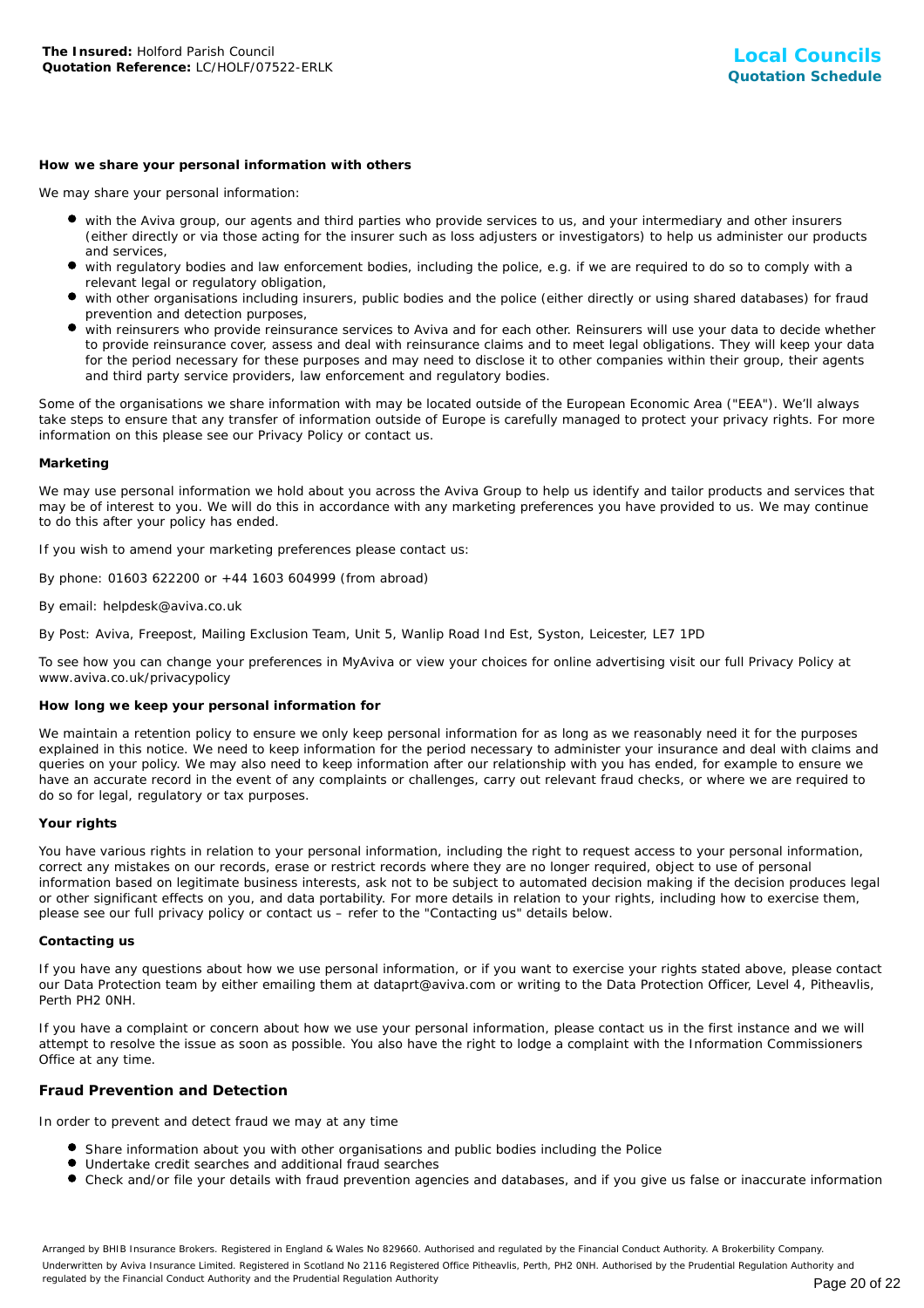and we suspect fraud, we will record this to prevent fraun and money laundering.

We can supply on request further details of the databases we access or contribute to. If you require further details please contact us.

Policy Investigation Unit, Aviva, Cruan Business Centre, Westerhill Business Park, 123 Westerhill Road, Bishopbriggs, Glasgow, G64 2QR.Telephone: 0345 300 0597. Email PIUUKDI@AVIVA.COM

We and other organisations may also search these agencies and databases to

- Help make decisions about the provision and administration of insurance, credit and related services for you and members of your household
- Trace debtors or beneficiaries, recover debt, prevent fraud and to manage your accounts or insurance policies
- Check your identity to prevent money laundering, unless you provide us with other satisfactory proof of identity.
- Check details of job applicants and employees.

## **Claims History**

- Under the conditions of your policy you must tell us about any Insurance related incidents (such as fire, water damage, theft or an accident) whether or not they give rise to a claim. When you tell us about an incident we will pass information relating to it to a database.
- We may search these databases when you apply for insurance, in the event of any incident or claim, or at time of renewal to validate your claims history or that of any other person or property likely to be involved in the policy or claim.

You should show these notices to anyone who has an interest in the insurance under the policy.

## **Complaints Procedure**

We hope that you will be very happy with the service that we provide. However, if for any reason you are unhappy with it, we would like to hear from you.

In the first instance, please contact your insurance adviser or usual Aviva point of contact.

Aviva are covered by the Financial Ombudsman Service. If you have complained to us and we have been unable to resolve your complaint, you may be entitled to refer it to this independent body. Following the complaints procedure does not affect your right to take legal action.

If you have taken a product out with us online or by telephone you can also use the European Commission's Online Dispute Resolution for logging complaints. To use this service the European Commission has also provided an Online Dispute Resolution Service for logging complaints. To use this service please go to: http://ec.europa.eu/odr

#### **Financial Services Compensation Scheme**

Aviva are members of the Financial Services Compensation Scheme (FSCS). You may be entitled to compensation from the scheme if they cannot meet their obligations, depending on the type of insurance and circumstances of your claim. Further information about the compensation scheme arrangements is available from the FSCS (www.fscs.org.uk)

#### **Choice of Law**

The appropriate law as set out below will apply unless you and the insurer agree otherwise.

- 1. The law applying in that part of the United Kingdom, Channel Islands or Isle of Man in which you, the policyholder, normally live or (if applicable) the first named policyholder normally lives, or
- 2. In the case of a business, the law applying in that part of the United Kingdom, Channel Islands or Isle of Man where it has its principal place of business, or
- 3. Should neither of the above be applicable, the law of England and Wales will apply.

## **Telephone Call Charges and Recording**

Calls to 0800 numbers from UK landlines and mobiles are free. The cost of calls to 03 prefixed numbers are charged at national call rates (charges may vary dependent on your network provider) and are usually included in inclusive minute plans from landlines and mobiles. For our joint protection telephone calls may be recorded and/or monitored.